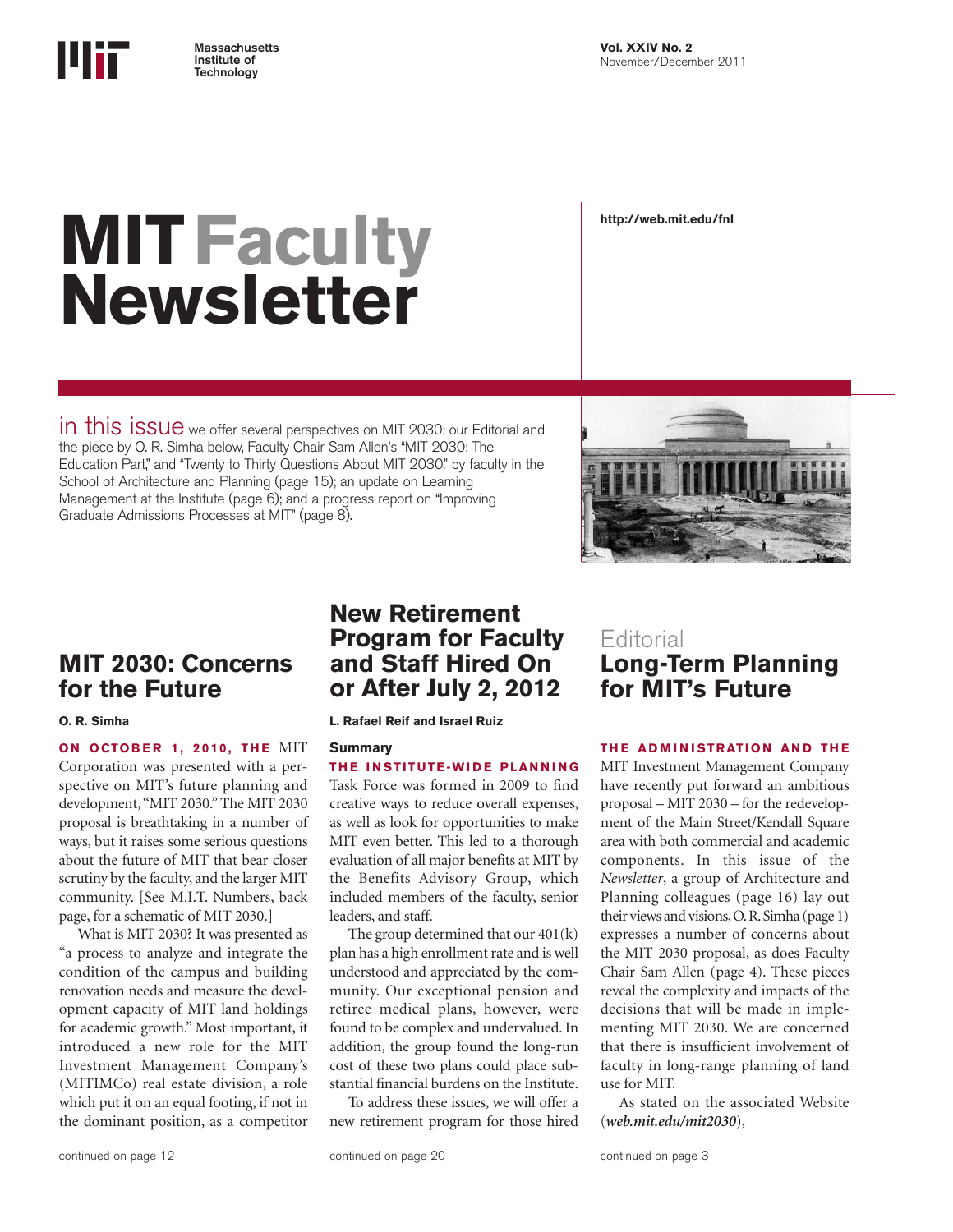# contents

| The MIT Faculty<br><b>Newsletter</b>                                      | Vol. XXIV No. 2                               |    | <b>November/December 2011</b>                                                                                           |
|---------------------------------------------------------------------------|-----------------------------------------------|----|-------------------------------------------------------------------------------------------------------------------------|
| <b>Editorial Board</b>                                                    |                                               |    |                                                                                                                         |
| <b>Alice Amsden</b>                                                       |                                               | 01 | <b>MIT 2030: Concerns for the Future</b><br>O. R. Simha                                                                 |
| Urban Studies & Planning                                                  |                                               | 01 |                                                                                                                         |
| <b>Robert Berwick</b><br>Electrical Engineering & Computer Science        |                                               |    | <b>New Retirement Program for Faculty and Staff</b><br>Hired On or After July 2, 2012<br>L. Rafael Reif and Israel Ruiz |
| <b>Markus Buehler</b><br>Civil & Environmental Engineering                |                                               |    |                                                                                                                         |
| *Nazli Choucri                                                            | Editorial                                     | 01 | <b>Long-Term Planning for MIT's Future</b>                                                                              |
| Political Science                                                         | From The                                      | 04 | <b>MIT 2030: The Education Part</b>                                                                                     |
| <b>Olivier de Weck</b><br>Aeronautics & Astronautics/Engineering Systems  | Faculty Chair                                 |    | Samuel M. Allen                                                                                                         |
| <b>Ernst G. Frankel</b><br>Mechanical Engineering                         |                                               | 06 | The Future of Learning Management at MIT<br>Dan Hastings and Hal Abelson                                                |
| Jean E. Jackson<br>Anthropology                                           |                                               | 07 | <b>American Infrastructure Deficiencies</b>                                                                             |
| Gordon Kaufman                                                            |                                               |    | Ernst G. Frankel                                                                                                        |
| Management Science/Statistics<br>*Jonathan King (Chair)                   |                                               | 08 | <b>Improving Graduate Admissions Processes at MIT</b><br>Christine Ortiz                                                |
| Biology<br><b>Helen Elaine Lee</b>                                        |                                               |    |                                                                                                                         |
| Writing and Humanistic Studies                                            |                                               | 11 | <b>Review Committee on Orientation</b><br>Merritt Roe Smith                                                             |
| Stephen J. Lippard<br>Chemistry                                           | M.I.T. Numbers                                | 13 | <b>MIT Campus 2011</b>                                                                                                  |
| <b>Seth Lloyd</b>                                                         |                                               |    |                                                                                                                         |
| Mechanical Engineering<br><b>Fred Moavenzadeh</b>                         |                                               | 14 | A Brief History of MIT's Land Acquisition Policies<br>O. R. Simha                                                       |
| Civil & Environmental Engineering/Engineering Systems                     |                                               |    |                                                                                                                         |
| *James Orlin<br>Sloan School of Management                                |                                               | 16 | Twenty to Thirty Questions About MIT 2030<br>Caroline A. Jones and the SAPiens                                          |
| <b>Ruth Perry</b><br>Literature Section                                   |                                               | 21 | The Alumni Class Funds Seeks Proposals for<br><b>Teaching and Education Enhancement</b>                                 |
| *George Verghese<br>Electrical Engineering & Computer Science             |                                               |    |                                                                                                                         |
| <b>Rosalind H. Williams</b>                                               | In Memoriam                                   | 22 | <b>A Tribute to Bob Silbey</b><br>Debra L. Martin                                                                       |
| Science, Technology, & Society/Writing                                    |                                               |    |                                                                                                                         |
| <b>Patrick Henry Winston</b><br>Electrical Engineering & Computer Science | Letters                                       | 23 | Is there a conflict between diversity<br>and excellence at MIT?                                                         |
| <b>David Lewis</b>                                                        |                                               |    | Edmund Bertschinger                                                                                                     |
| Managing Editor                                                           | M.I.T. Numbers                                | 24 | MIT 2030 Vision                                                                                                         |
| "Editorial Subcommittee for this issue                                    | <b>Dhoto cradit:</b> $D_{200}$ 1 MIT Archives |    |                                                                                                                         |

Photo credit: Page 1, MIT Archives

**Address**

MIT Faculty Newsletter Bldg. 11-268 Cambridge, MA 02139

**Website** http://web.mit.edu/fnl

**Telephone** 617-253-7303 **Fax** 617-253-0458 **E-mail** fnl@mit.edu

**Subscriptions** \$15/year on campus \$25/year off campus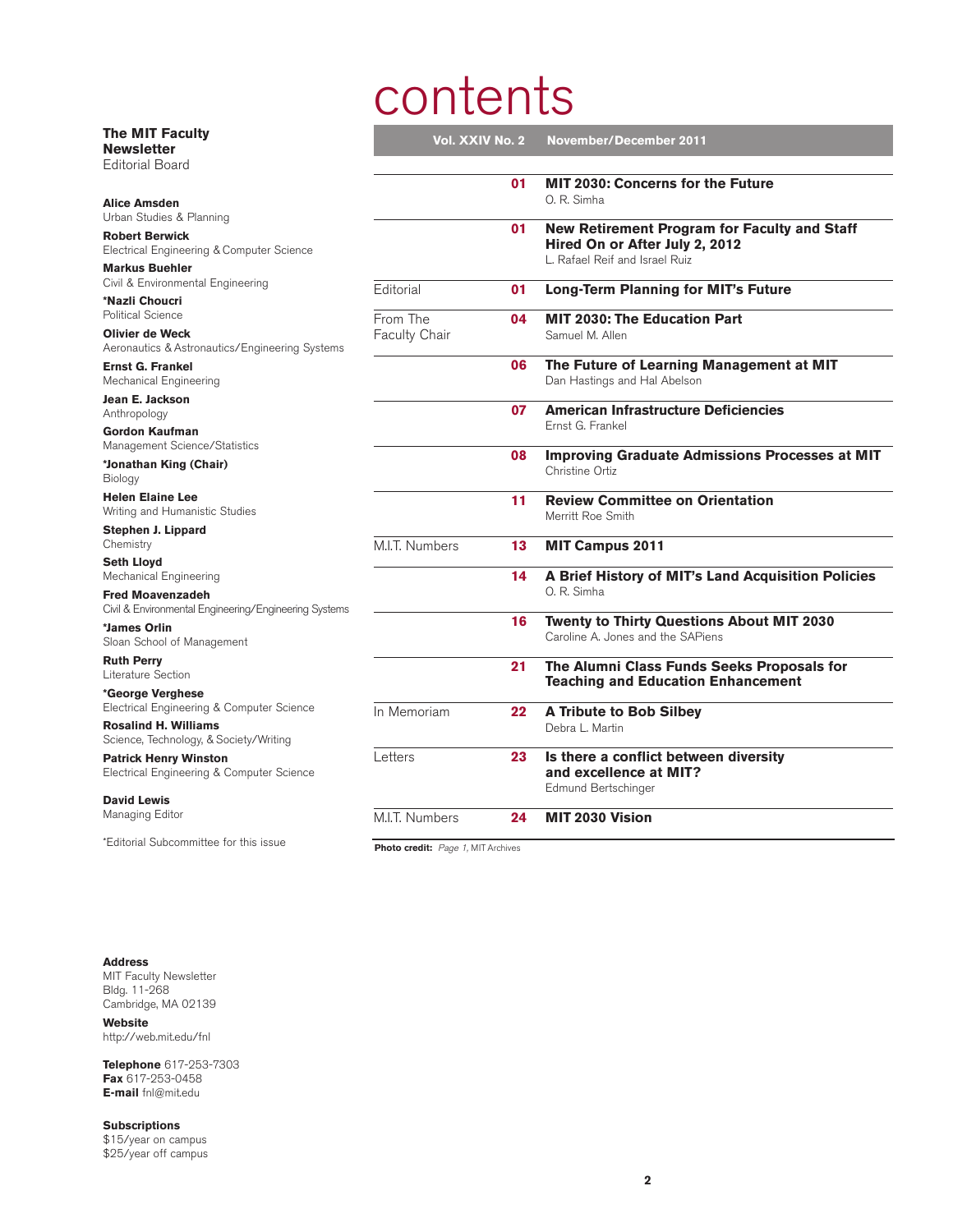### **Long-Term Planning for MIT's Future** continued from page 1

*MIT 2030 is a long-range planning process designed to help MIT make thoughtful, well-informed choices for the renewal and evolution of its facilities and physical environment, based on a continuously refreshed understanding of the Institute's academic, research, and community priorities.*

As pointed out in the article by Simha, the MIT Investment Management Company (MITIMCo) has played a large role in the development of the MIT 2030 proposal. The mission of MITIMCo is "to provide stewardship of MIT's financial resources." It is appropriate that plans for the future use of MIT real estate take into account the financial implications of the use. And MITIMCo is uniquely positioned to evaluate the financial implications. But MITIMCo is not in a position to balance the financial implications of long-term planning with the future academic needs of MIT.

### For example:

- It is nearly impossible to predict academic needs 20 or more years in advance. The nature of research and education is far too dynamic, and it moves breathtakingly fast. MIT should be very circumspect in granting longterm leases for its land.
- Land that is contiguous to MIT's current campus is much more valuable for academic use than is land that is further away. One needs to take into account the potential non-fiscal value of land to MIT in any long-term decisions.

Long-term planning for MIT 2030 may have implications far beyond that date. To illustrate, a few years ago Novartis was granted a 40-year lease of MIT properties. MIT 2030 is charged with considering other long-term leases as well, which would not end until after 2050.

The plans in MIT 2030 involving the revitalization of the existing campus have had limited direct faculty involvement. This is regrettable, as it deprives the planning process of potentially significant inputs from a supportive and important

Simha raises another important policy issue within his article. Does MIT have the responsibility to honor promises made by previous MIT administrations? We believe that past promises should be taken seriously, and there should be trans-

## The articles in this issue make clear that we need an Institute committee with full faculty representation to plan the growth and further reorganization of our campus. . . .

constituency. The editorial subcommittee is concerned that MIT 2030 has not sufficiently involved MIT faculty on the longterm planning of non-campus properties, and that the current process will lead to decisions that are not in the long-term interest of MIT.

MIT has a long tradition of reaching out to the faculty in the course of framing important long-term decisions. Currently, there is no faculty committee that is charged with helping to develop (or even analyze) the implications of the MIT 2030 initiative with respect to the off-campus land. The articles in this issue make clear that we need an Institute committee with full faculty representation to plan the growth and further reorganization of our campus, considering all the diverse requirements of maintaining a vibrant university community.

A faculty committee could help address, even remedy, another gap in the MIT 2030 planning: the lack of communication. Based on anecdotal evidence, it appears that faculty have little awareness of MIT 2030, and few faculty have even heard of MITIMCo. One indication of a lack of information is that *MIT News* refers to only four articles that provide any information about MIT 2030. Two of the articles describe different speeches given by President Hockfield in which she mentioned MIT 2030. A third article was about a Website created to explain MIT 2030. And the fourth article was about a sale of bonds whose revenue would support the MIT 2030 project. None of the articles discusses the planning of the remaining MIT properties.

parency concerning what promises were made and what were the circumstances.

We close with an additional recommendation: MIT should draw more on its own faculty and alumni in strategic planning. With respect to MIT 2030, faculty with expertise in urban planning or in financial investments can contribute to this process. And some of our alumni could share their great expertise in real estate management and development for MIT strategic planning.

### **Perry and Winston Elected to FNL Editorial Board**

. . . . . . . . . .

**PROFESSORS** Ruth Perry (Literature) and Patrick Henry Winston (Electrical Engineering and Computer Science) were elected to the Newsletter Editorial Board in the Institute-wide faculty election held last month. We'd like to thank our colleagues for participating.

. . . . . . . . . .

### **In Memoriam**

**WE MOURN THE RECENT** passing of three honored and devoted faculty members: Har Gobind Khorana (Biology); Robert Silbey (Chemistry); and David Staelin (Electrical Engineering and Computer Science).

MIT obituaries for each can be found at: • Prof. Khorana *(web.mit.edu/newsoffice/2011/obit-khorana-1110.html)*

• Prof. Silbey *(web.mit.edu/newsoffice/2011/obit-silbey.html)*

• Prof. Staelin *(web.mit.edu/newsoffice/2011/obit-staelin-1115.html)*

We offer a fond remembrance of Bob Silbey on page 22.

**Editorial Subcommittee**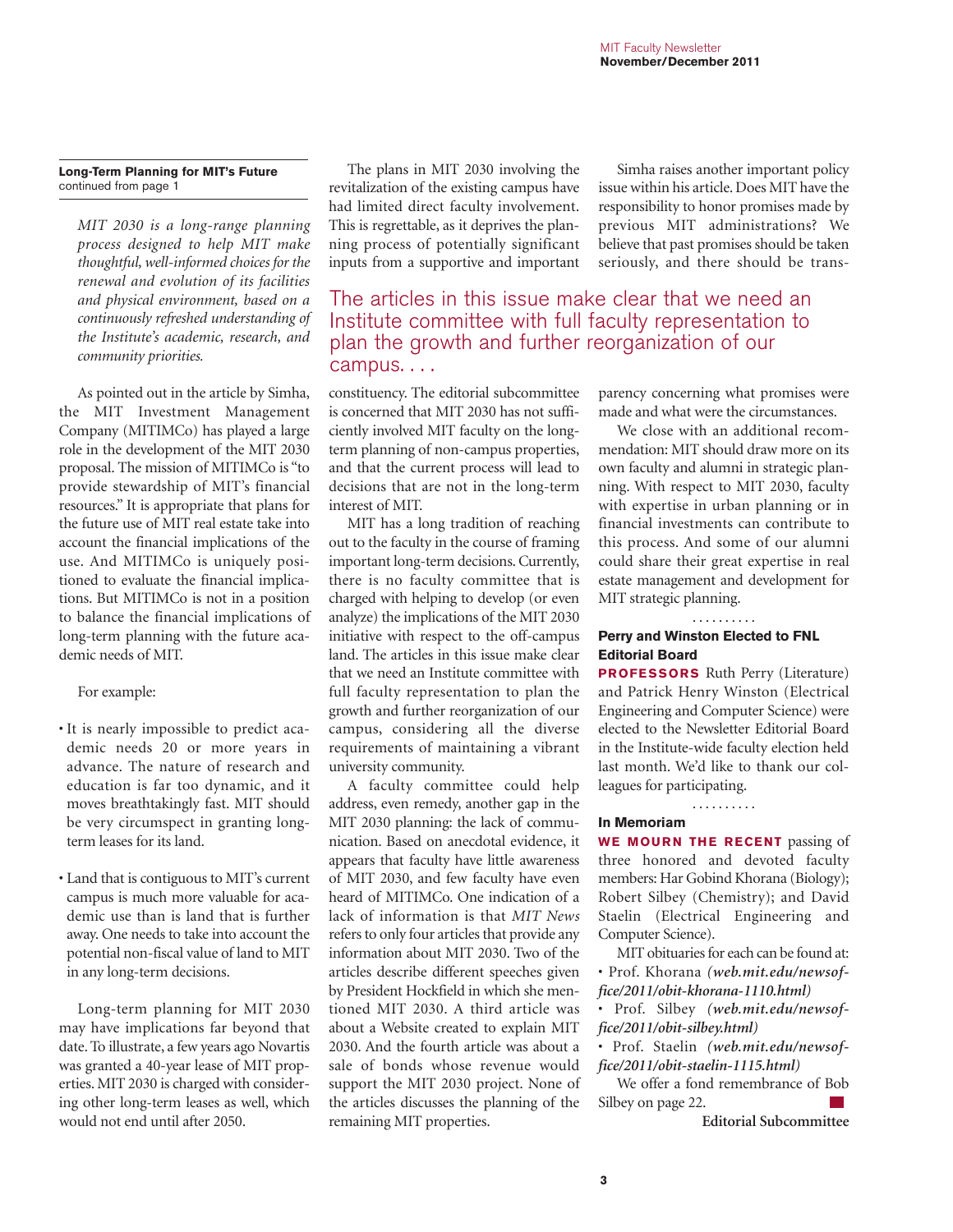# From The Faculty Chair **Samuel M. Allen MIT 2030: The Education Part**

**MIT 2030 HAS GOTTEN** a lot of exposure in the past year. According to the MIT 2030 Homepage, "MIT 2030 is a longrange planning process designed to help MIT make thoughtful, well-informed choices for the renewal and evolution of its facilities and physical environment, based on a continuously refreshed understanding of the Institute's academic, research, and community priorities." (*web.mit.edu/mit2030*). I expect that most faculty have seen the impressive "flyover" virtual tour video that shows current and projected views of our campus and its surroundings. MIT 2030's primary focus has been on the facilities and physical environment that are expected to result from an integrated plan to renew campus facilities and develop real estate adjacent to the current campus. While academic priorities are an acknowledged part of the MIT 2030 process, there has not been extensive campus-wide discussion of what an MIT education will look like in 2030.

Each semester, Academic Council devotes part of the weekly meetings to indepth discussion of a particular "theme." This fall's theme is the role of technology in education, and the Council has heard about innovative educational methods that are demonstrably better than traditional "chalk and talk" lectures in terms of learning outcomes and efficiency.

The reality of "distance learning" is here, for better or worse, and technologyenabled education is an ever-increasing

part of the way in which knowledge is imparted on campus and internationally. Distance education has tremendous potential to bring higher education to remote parts of the world: MIT will cerface-to-face contact and immersion in a "24-7" shared experience can provide. Many aspects of what can be contributed by an on-campus MIT education have already been assessed at length in the

Because the world is at the threshold of rapid change in educational methods, we need to devote significant time and energy to discern what shape MIT's educational programs will likely take in 2030. Does distance learning pose a threat to MIT's current emphasis on education within a residence-based learning community?

tainly have a role in this, either through a coordinated effort or through a spinoff of successful on-campus educational innovations.

Because the world is at the threshold of rapid change in educational methods, we need to devote significant time and energy to discern what shape MIT's educational programs will likely take in 2030. Does distance learning pose a threat to MIT's current emphasis on education within a residence-based learning community? Assuming that education-at-a-distance is widely available at relatively low cost, what incentives will future students have to invest in a residence-based educational experience? These are serious questions that need to become part of the MIT 2030 vision.

A residence-based education's value will have to rely on the features that only landmark study by the MIT Task Force on Student Life and Learning published in 1998 (*web.mit.edu/committees/sll/tf.html*). The report's introduction rings just as true today as it did 13 years ago:

*"Information technology introduces new methods for teaching and reduces the barrier of distance, challenging residencebased education. Investment in science and technology has shifted from a national defense basis to one encompassing economic viability, environmental concerns, and health care. Finally, students who come to MIT will participate in an increasingly global economy, whatever their career choices, and more leadership will be expected of them. The Task Force was charged with determining how an MIT education should reflect these changes."*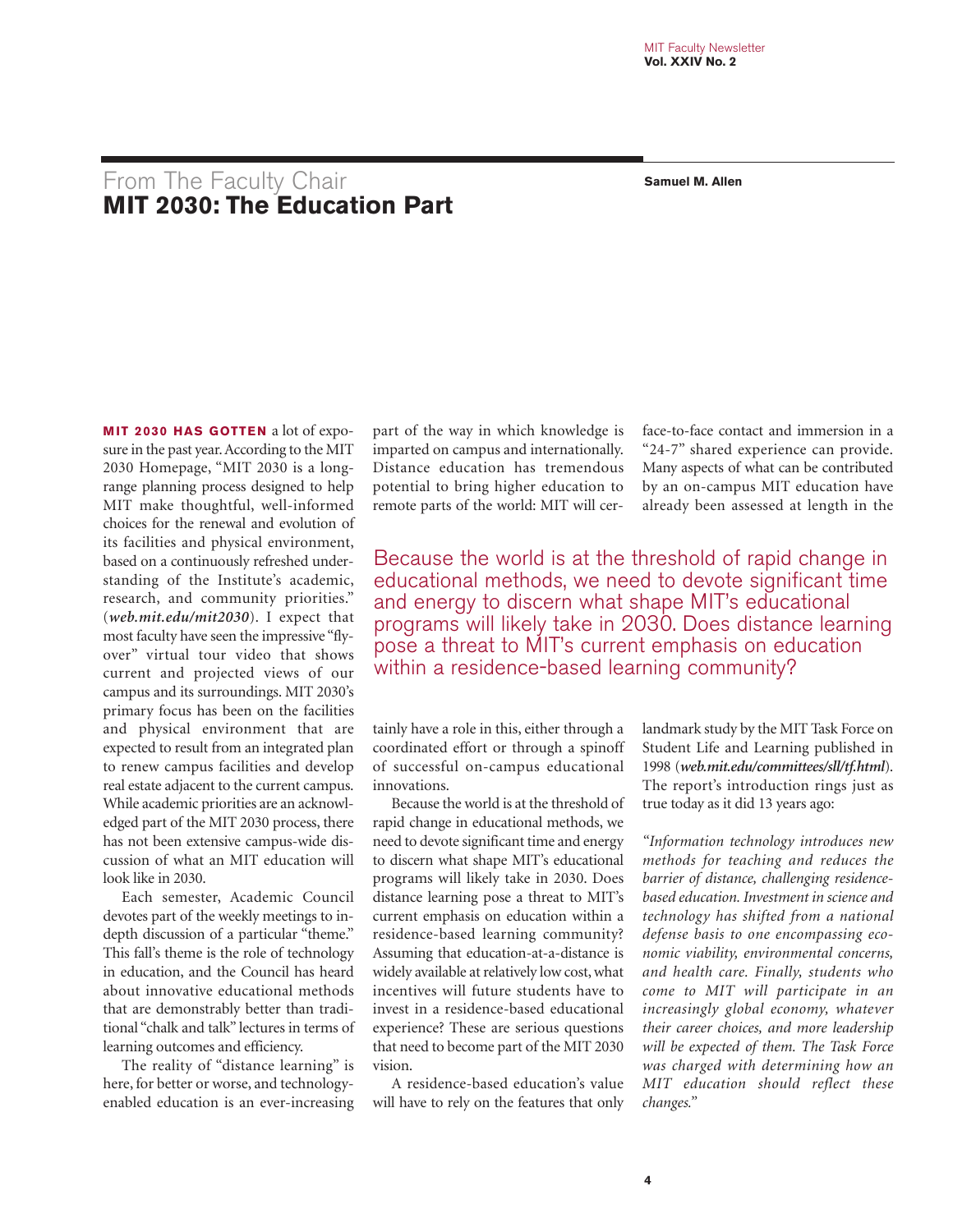The Task Force's report and its recommendations bear further study and contemplation as part of the MIT 2030 project. Especially pertinent to the discussion of residential educational communities is this statement in Section 6, The Next Step:

*"A cultural shift is needed at MIT. It is a shift*

*from demanding separation of student life and learning to demanding they be inseparable,* 

*from focusing on formal education to emphasizing learning in both formal and informal settings,* 

*from a community divided by place, field, and status to a community unified by its commitment to learning,* 

*from keeping research, academics, and community apart to unifying the educational value each provides."*

We need to reflect on how successful we've been at achieving this cultural shift over the past 13 years, and how we can continue to focus our energies to strengthen MIT's educational community. I don't think it's an exaggeration to say that MIT's future depends on it. From Section 2 of the Task Force report: "… MIT remains a campus-based university, and the value of maintaining it as such lies primarily in the degree to which its students learn from one another. Collaboration among students and interaction with faculty, whether they take place in formal or informal settings, are the distinguishing qualities of the academics, research, and community activities that take place at a campus-based university."

Let's return to technology-enabled education and its role in MIT's future. How can developments in enhanced learning practices be leveraged to enhance the value added by a residence-based MIT education? The answer has to lie in creating and sustaining a unique on-campus learning community that successfully integrates elements of what the Task Force Report calls the "educational triad" –

graduate students in "hands-on" learning and research. But we will also have to find ways for faculty to engage in community building to add value to the residential learning experience. A more robust system for advising and mentoring will be essential. More faculty will need to participate in mentoring, and

How can developments in enhanced learning practices be leveraged to enhance the value added by a residence-based MIT education? The answer has to lie in creating and sustaining a unique on-campus learning community that successfully integrates elements of what the Task Force Report calls the "educational triad"  $$ research, academics, and community.

research, academics, and community. I expect that for the foreseeable future MIT's research expertise and infrastructure will continue to draw students to campus. Most research thrives when creative people come together to work on related problems, and personal interactions often result in serendipitous exchanges that ultimately lead to major advances. And for an individual to learn how to do research, there is no substitute for the on-campus experience of working with seasoned researchers.

No doubt by 2030, technologyenhanced tools that significantly enhance learning will be commonplace in MIT's academic offerings. Let's assume that using these tools eliminates a significant fraction of "chalk-and-talk" lecturing. This would free up faculty time that can be devoted to other activities that will change our day-to-day activities as educators. The question is, in what ways will faculty redirect their efforts to ensure survival of the residence-based educational model?

We will certainly have the opportunity to use more time to engage under-

deeper and enduring mentor/mentee relationships will be necessary. Faculty engagement with students will need to extend beyond the academic and research spheres and into the community sphere. The creation of options for more faculty to live on campus, or close by, will need to become a priority for MIT 2030 planning.

From our undergraduate and graduate student exit surveys, we repeatedly find that our students yearn for more interactions with faculty. That's something that a distance education is unlikely to provide. We all need to brainstorm and discern possible scenarios for the MIT 2030 educational experience. These discussions need to inform the plan for developing MIT's infrastructure and real estate over the next decade. I welcome your comments, suggestions, and engagement in future discussions of this important topic.  $\mathcal{L}_{\mathrm{max}}$ 

**Samuel M. Allen** is a Professor in the Department of Materials Science and Engineering and Faculty Chair *(smallen@mit.edu).*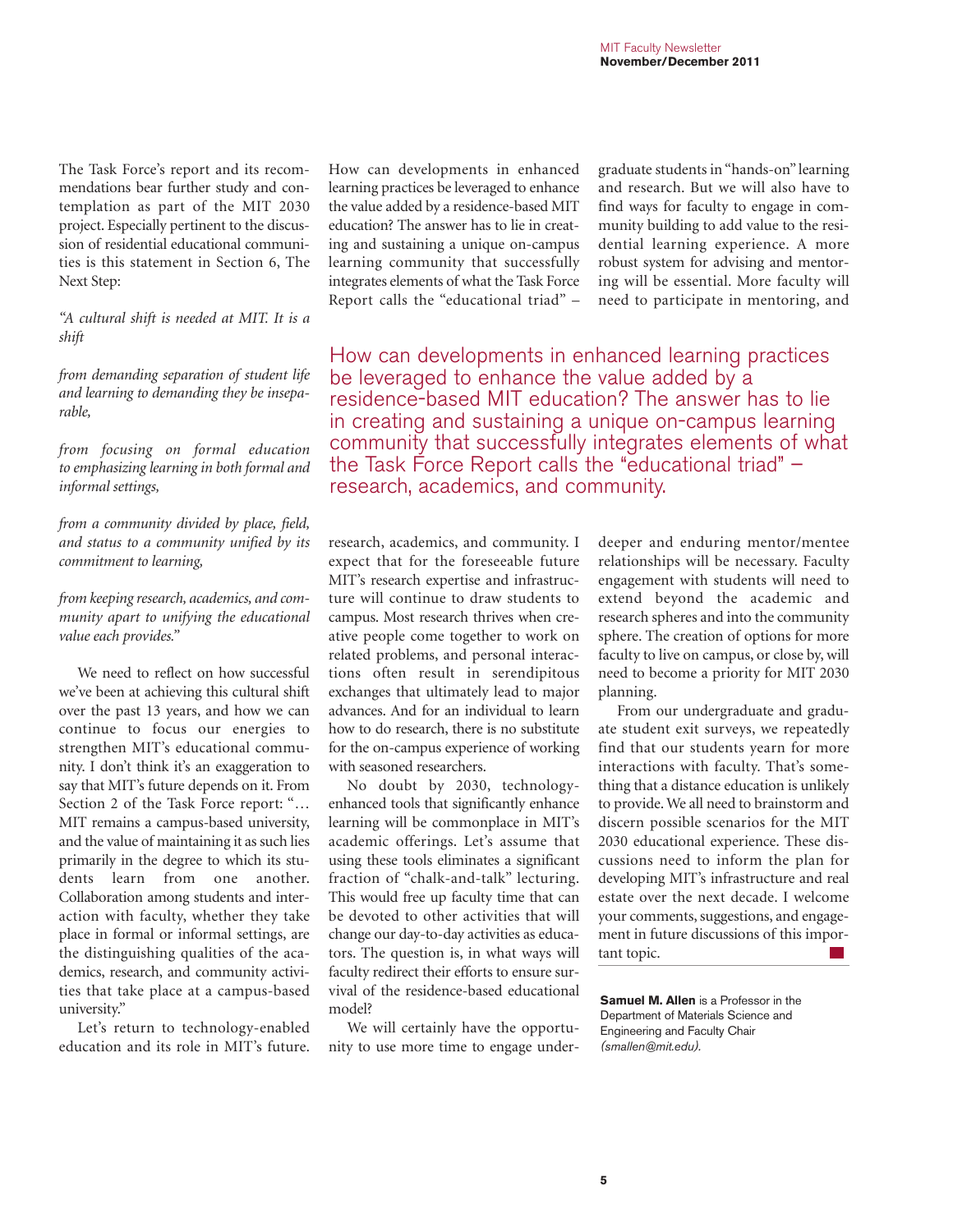# **The Future of Learning Management**<br> **Abbreuse Canal Trail Abelson at MIT**

**Dan Hastings**

**IN 2009, THE MIT** Council on Educational Technology (MITCET) charged the Faculty Committee on Learning Management Systems (LMS) to provide strategic guidance on the future of LMS at MIT. MIT needs a more robust LMS with the flexibility and features necessary to support the evolving pedagogical and technological innovations in the classroom. The Committee, chaired by Eric Klopfer, collaborated with Information Services and Technology (IS&T) to gather community requirements, evaluate alternatives, and ultimately recommended the evaluation of the Blackboard Learning Management System as a possible alternative to the current Stellar platform.

### **Results of the Blackboard Evaluation**

In spring 2011, IS&T conducted a limited evaluation of Blackboard 9.1. The evaluation included two components: a rigorous technical assessment of the Blackboard platform and extensive user testing. The technical analysis revealed several significant issues with respect to the Blackboard LMS, highlighted by shortcomings in the following areas:

- Supportability
- Maintainability
- Core functionality
- Extensibility and customizability
- Value-added functionality

IS&T concluded that, from a technical perspective, the systemic issues associated with supporting and maintaining Blackboard 9.1, coupled with limitations in core functionality and extensibility, render the product less than suitable to MIT's needs.

halt further experimentation with the Blackboard platform. The Committee

Based on the consistently negative results of both the technical assessment and user testing, the Committee on LMS made a recommendation to MITCET to halt further experimentation with the Blackboard platform.

At the same time, user testing showed that the majority of users found Blackboard more difficult to use and administer than Stellar. Testing involved 14 courses spanning six disciplines, representing the participation of 33 course administrators and over 600 MIT students. In order to mitigate the dissonance often associated with product migrations, the version of Blackboard 9.1 implemented at MIT was heavily customized to present a user interface and workflow logic closely paralleling that of Stellar.

In follow-up surveys, 90% of course administrators and 68% of students preferred Stellar over Blackboard. In considering the content management capabilities, 97% of administrators found the Blackboard Content Collection difficult to use and 87% bypassed it and managed content manually. Grading was also challenging; 62% of the administrators found the Blackboard gradebook tool difficult to configure and use. Finally, the Blackboard course support modules received mixed reviews, but approval rates were unimpressive overall.

Based on the consistently negative results of both the technical assessment and user testing, the Committee on LMS made a recommendation to MITCET to

also recommended a shift to the Modular Service Framework as the foundation for learning management at MIT. MITCET supported both recommendations.

The details of the analysis and user feedback are documented in the Blackboard 9.1 Experiment: Analysis and Recommendation Report.

### **Future Plans**

In moving forward, IS&T has already shifted resources to the development of the Modular Service Framework as the new foundation for learning management at MIT. This approach will gradually replace existing Sakai 2-based Stellar functionality with a set of discrete, flexible Web services driven by a common data framework and based on a standardized set of Application Programming Interfaces (APIs).

With a focus on flexibility and integration, the Modular Service Framework is well positioned to meet MIT's future LMS needs, including the technological evolution mandated by Digital MIT, as well as the emerging trends in curriculum development and online education. In this model, key functional components are represented by individual Web services that can be utilized as either standalone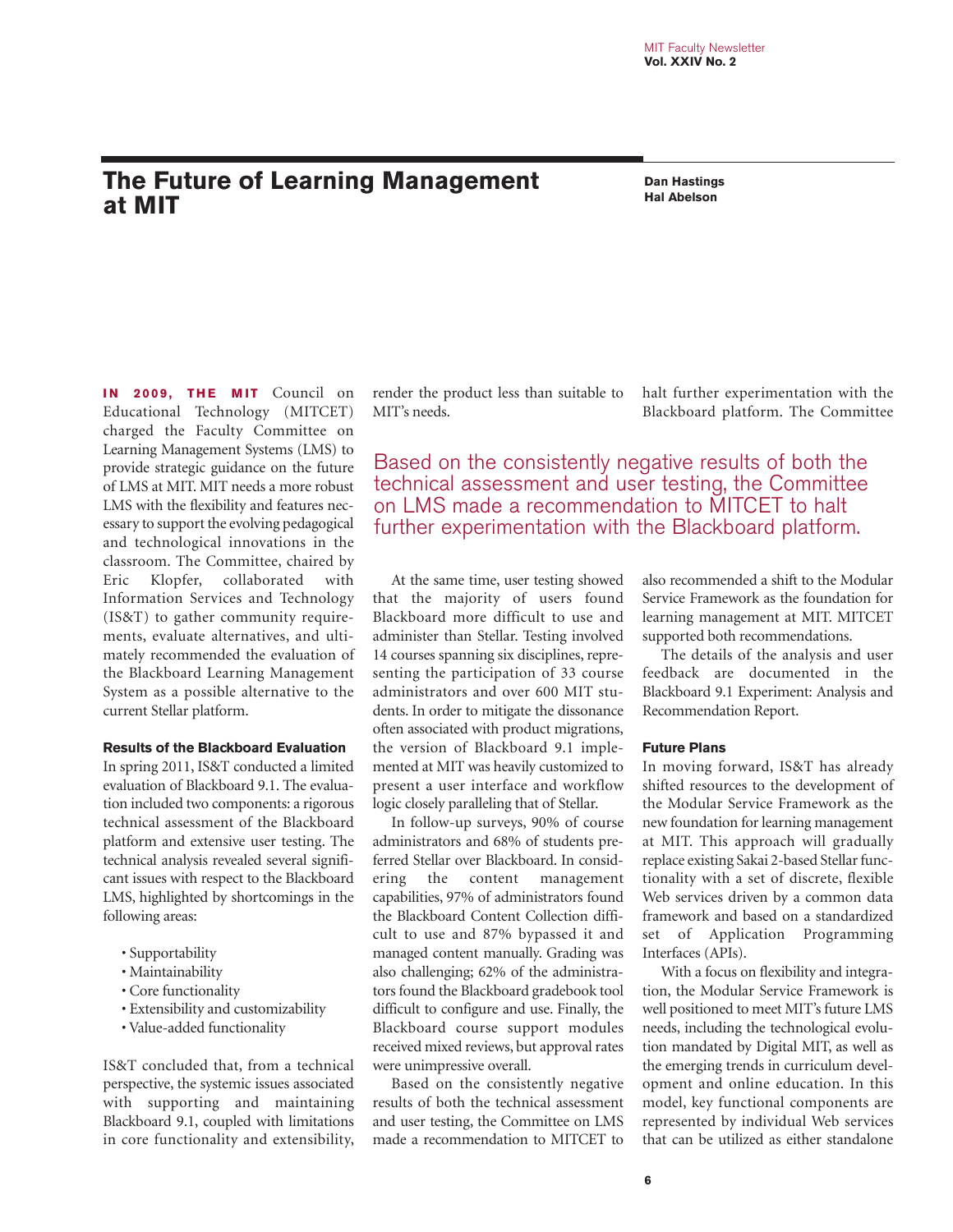modules or as part of an integrated set of user tools. These Web services are driven by common core data sets, and share common standardized APIs. This aspect of the model eases integration and interoperability with community-developed and third party tools. Such an approach encourages community innovation while balancing individual customizability and extensibility with service standardization and the reduction of support overhead.

Development of the Modular Service Framework began in summer 2011. Current planning projects a 48-month delivery trajectory for the initial core components. This includes grading, attendance, calendaring, content and material management, forum integration, and blog/wiki integration. These represent existing functionality currently delivered within the Sakai 2-based Stellar framework. The first component, the Gradebook Module, has been made available to community evaluators as a beta 1 release; a full community release is planned for fall 2012.

Over the next several years, as existing core Stellar services are accounted for in the Modular Service Framework, focus will increasingly shift to the integration of valueadded functionality satisfying specific unmet or emerging user needs. Such functionality will be identified and prioritized via a community requirement gathering process.

This new direction for Stellar will allow MIT to develop a state-of-the-art, Web-

services enabled learning management system. In the future, the LMS will also provide integration points with the registration system, as well as advising and learning tools for both students and faculty. As a critical system serving the needs of a large percentage of the faculty, we realize that it is important to keep such functionality front and center as MIT continues to transition to a more digital future.

**Dan Hastings** is the Dean for Undergraduate Education, Professor of Aeronautics and Astronautics and Engineering Systems; Co-Chair, MIT Council on Educational Technology *(hastings@mit.edu);*

**Hal Abelson** is a Professor of Electrical Engineering and Computer Science; Co-Chair, MIT Council on Educational Technology *(hal@mit.edu).*

# **American Infrastructure Deficiencies Ernst G. Frankel**

**IT IS SHAMFFUL THAT** a small snowstorm in October can disrupt essential power and telephone services for hundreds of thousands of people for weeks.

America is the only advanced, rich, developed country that still uses wooden pole supports hanging electric, power, and telephone lines in densely populated urban areas, even though gas, water, and now cable are all buried underground. The cost of burying these distributed services could easily be recouped in just a few years by the savings in costs of emergency repair and outages, which a study in Brookline clearly showed.

It is outrageous that we allow this to

continue and not only expose our population to gross inconvenience and added costs, but quite often to threats to life and health. There is no excuse to delay these actions, particularly now when there are large numbers of workers readily available to perform this work and a public which would more than welcome such a development. The contention by the power companies that it would cost trillions of dollars to do this statewide is not credible, as the investments by cable and other providers clearly show.

There is also an urgent need by lawmakers to enforce cooperation by distributed services providers (telephone, electricity,

gas, water, cable, etc.) to ensure close cooperation and coordination in planning, maintaining, updating, etc. of these distributed services under the threat of government takeover, as done in many countries. It is unacceptable to expose the public to the inconvenience and dangers of lengthy service interruptions, which we experience more and more frequently now. Similarly, these systems should also be modernized to assure instant remote fault detection and have rerouting or bypass facilities, which exist now in many countries.

**Ernst G. Frankel** is a Professor Emeritus in the Department of Mechanical Engineering *(efrankel@mit.edu).*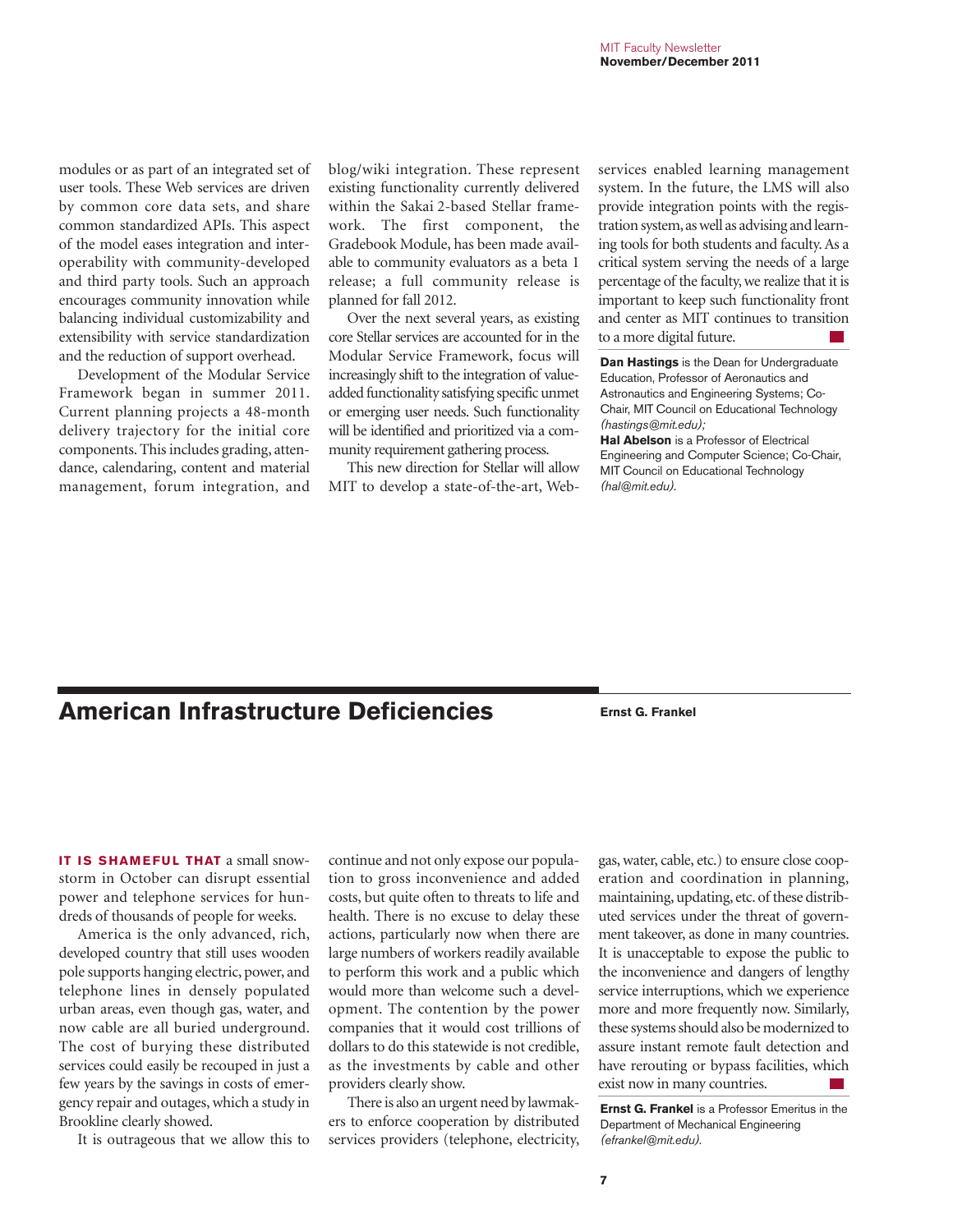# **Improving Graduate Admissions Christine Ortiz Processess at MIT**

### **THE GRADUATE ADMISSIONS**

process is central to maintaining the vitality and quality of our education and research enterprise. During the 2011 admissions cycle, MIT had the highest number of graduate applicants (22,220) and the most competitive admission rate (15%) in its history. However, the graduate admissions process at MIT is currently decentralized across more than 40 graduate programs and highly heterogeneous, using a variety of electronic, paper-based, and hybrid systems.

### **The current state of graduate admissions**

Discussions with graduate administrators, graduate officers, and Department Heads raised many systems-based issues with the current graduate admissions process, as detailed following. A significant administrative burden exists due to manual data entry, reporting, double-checking, formatting, scanning, file conversion and consolidation, and maintaining shadow systems and reporting. Unintuitive, awkward and slow interfaces have resulted in poor applicant experience with various software platforms. Generally, there is no capability for real-time data reporting, as well as inconsistent data capture and reporting between programs. The use of time and financial resources due to paperbased and hybrid paper-electronic systems (for example, during faculty evaluation of applications) is highly inefficient. Lastly, there is difficulty in maintaining resources for training and documentation to support admissions processes.

Graduate administrators, admissions staff, and faculty do an outstanding job with the systems available to them, but it is clear that there is an urgent need and broad support for an improved infrastructure to support their work.

Institute and by our peers; to assess baseline functionalities required by all graduate programs; and to propose a plan (including organization and implementation) for the development of a centrally-supported online paperless admissions system.

The Task Force conducted its work during the spring 2011 semester, which included interviewing a number of graduate admissions experts from across MIT, surveying 38 graduate programs at MIT with the assistance of MIT Institutional Research/Office of the Provost, and investigating internally constructed and external commercial options.

### **Assessing the need**

The *2007 Student Systems Vision Project: Graduate Admissions Workshop Report* and the 2009 Institute-wide Planning Task Force both recommended that MIT pursue an online paperless graduate admissions system. When considering the transition to an all-electronic centrally-supported admissions system, it is essential to consider the graduate admissions process as a whole, including our current procedures, as well as potential future needs and innovations.

In January 2011, as Dean for Graduate Education, I assembled a *Task Force on Improving Graduate Admissions Processes* chaired by Professor Nicolas Hadjiconstantinou of the Department of Mechanical Engineering. The charge of the Task Force was:

• To comprehensively analyze the capabilities and limitations of current graduate admissions systems utilized across the

- To catalog current graduate admissions processes and develop recommendations for innovation in the graduate admissions evaluation process.
- To explore synergies with the centralized undergraduate admissions system and processes from recruiting, to selection, to yield.

The Task Force conducted its work during the spring 2011 semester, which included interviewing a number of graduate admissions experts from across MIT, surveying 38 graduate programs at MIT with the assistance of MIT Institutional Research/Office of the Provost, and investigating internally constructed and external commercial options. The Task Force considered graduate program customization needs; security; installation; training; maintenance; enhancements for future innovations in the evaluation process (see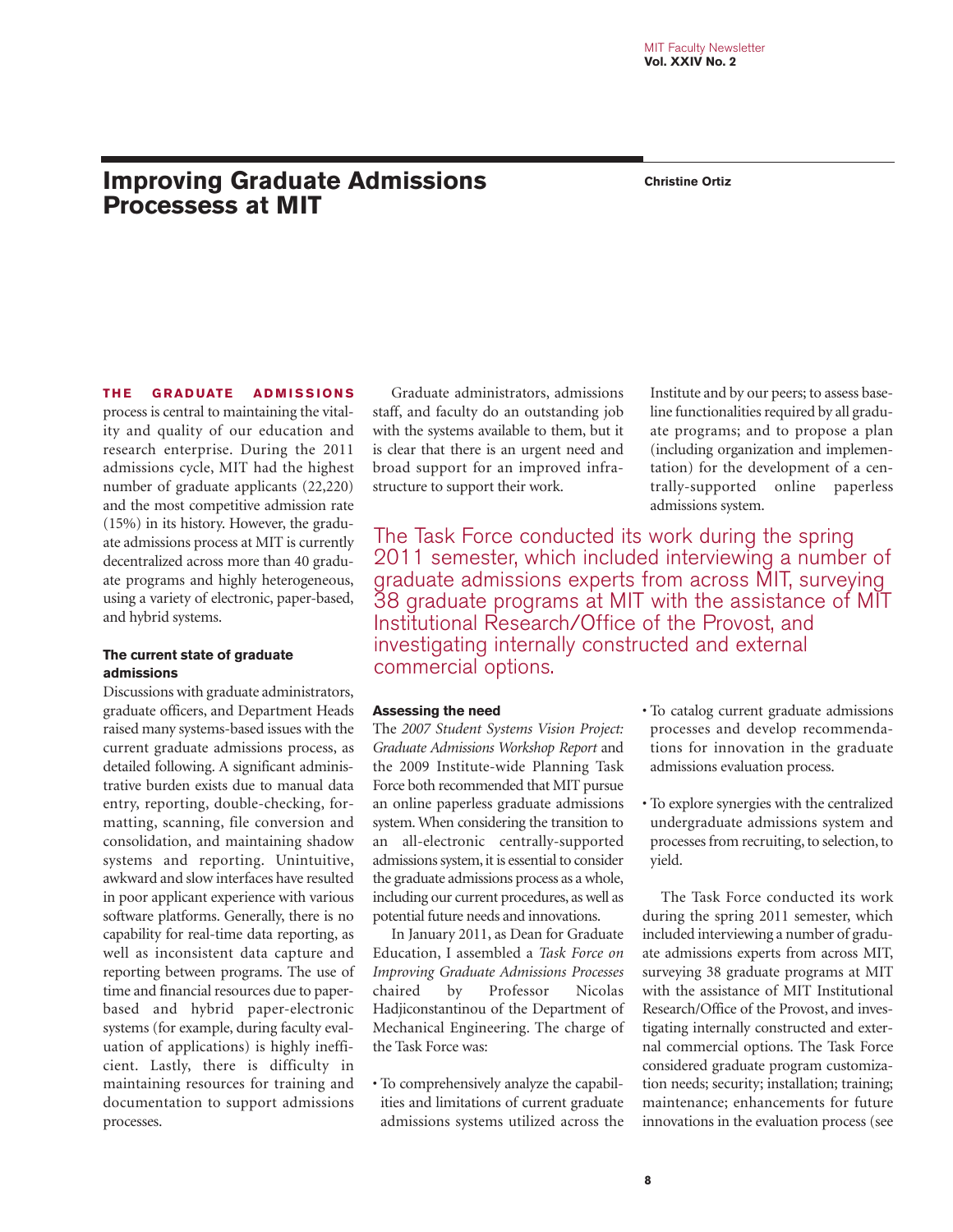below); interfacing with other student information and financial aid systems; cost; value-added; long-term sustainability; and implications.

### **Recommendation**

The Graduate Admissions Task Force released its final written report entitled *"Towards an MIT-supported, all-electronic admissions system, and a highly diversified applicant pool,"* in early June, 2011. This report recommended adopting the system developed by Professors Frans Kaashoek and Robert Morris of the Department of Electrical Engineering and Computer Science (EECS) Institute-wide over a timeframe of three admissions cycles, in a manner allowing graduate programs to opt-in and commercial vendors to be phased out. Under this plan, graduate admissions at MIT would evolve from a fragmented structure with multiple providers to an all-electronic system with one recommended and supported application provider. Adoption of the EECS system will additionally provide opportunities to simplify and unify the graduate admissions data flow and database structure, including a decrease in the number of data feeds and necessary maintenance, as well as improve graduate admissions data quality and timeliness of access.

The EECS system is a demonstrated excellent, customizable, and adaptable platform that will improve efficiency, reduce processing times and paper use, streamline the review process by faculty, and improve applicant experience and recruitment competitiveness. The system provides a Web interface for collecting applications and fees; application review is performed using a second Web interface, which reviewers (e.g., admissions committee members or other experts) are invited to visit using their MIT Kerberos and a local password. This latter Web interface provides the reviewer with a list of assigned applications which they can proceed to review on the computer screen. The reviewer then provides a numerical score that is tallied with those of other reviewers for the Admissions Officer's consideration, as well as the ability to enter comments.

The EECS system exhibits a large number of functionalities that make it exceptionally flexible. Departments may

to print to hard copy for review later when an Internet connection is not available. Turn down letters can be posted on the applicant's status page. Applicants can upload documents (i.e., PDFs, etc.) and application fee waivers can be implemented.

The EECS system is a demonstrated excellent, customizable, and adaptable platform that will improve efficiency, reduce processing times and paper use, streamline the review process by faculty, and improve applicant experience and recruitment competitiveness. The system provides a Web interface for collecting applications and fees; application review is performed using a second Web interface, which reviewers (e.g., admissions committee members or other experts) are invited to visit using their MIT Kerberos and a local password.

customize parts of the application and the review system on their own. The system may be set up to flag applications based on any searchable criterion (e.g., students who have previously applied to that particular graduate program, previously admitted students from a particular institution, underrepresented minority students, etc.). Reviewers typically enter a numerical score, but also may add comments that can be made visible/blind to the subsequent reviewers. Searches are possible in real time (i.e., by applicant's School, research subarea of interest, reviewer's comments, etc.). Letters submitted by the same recommender on behalf of different applicants over the years can be reviewed for comparison. Applicants are given a copy of the notification e-mail sent to each recommender, so that the applicants themselves can ensure timely submission. Applicants can check on-line if the recommenders have submitted their letter. Departments can compile realtime statistics (i.e., admitted/applicant population, number of applications received per period, etc.). The possibility exists to store applications locally and/or

### **Implementation**

The release of the Graduate Admissions Task Force report was followed by a twoweek comment period to solicit input from the MIT community. Feedback from faculty, students, staff, and administrators during the open comment period included broad support for the adoption of the EECS system Institute-wide. There was a strong appreciation that the EECS faculty developers have previously demonstrated successful transitions to three graduate programs, significantly improving their graduate admissions processes. The community acknowledged the numerous benefits, provided suggestions for enhancements, and articulated some concerns, potential risks, and recommendations to develop mitigation strategies for these risks.

A project team consisting of the EECS faculty developers, Information Services and Technology (IS&T), the Office of the Dean for Graduate Education (ODGE), and the Office of the Dean for Undergraduate Education (DUE) was formed over the summer of 2011 and a detailed implementation plan developed, that includes Institute financial/staffing continued on next page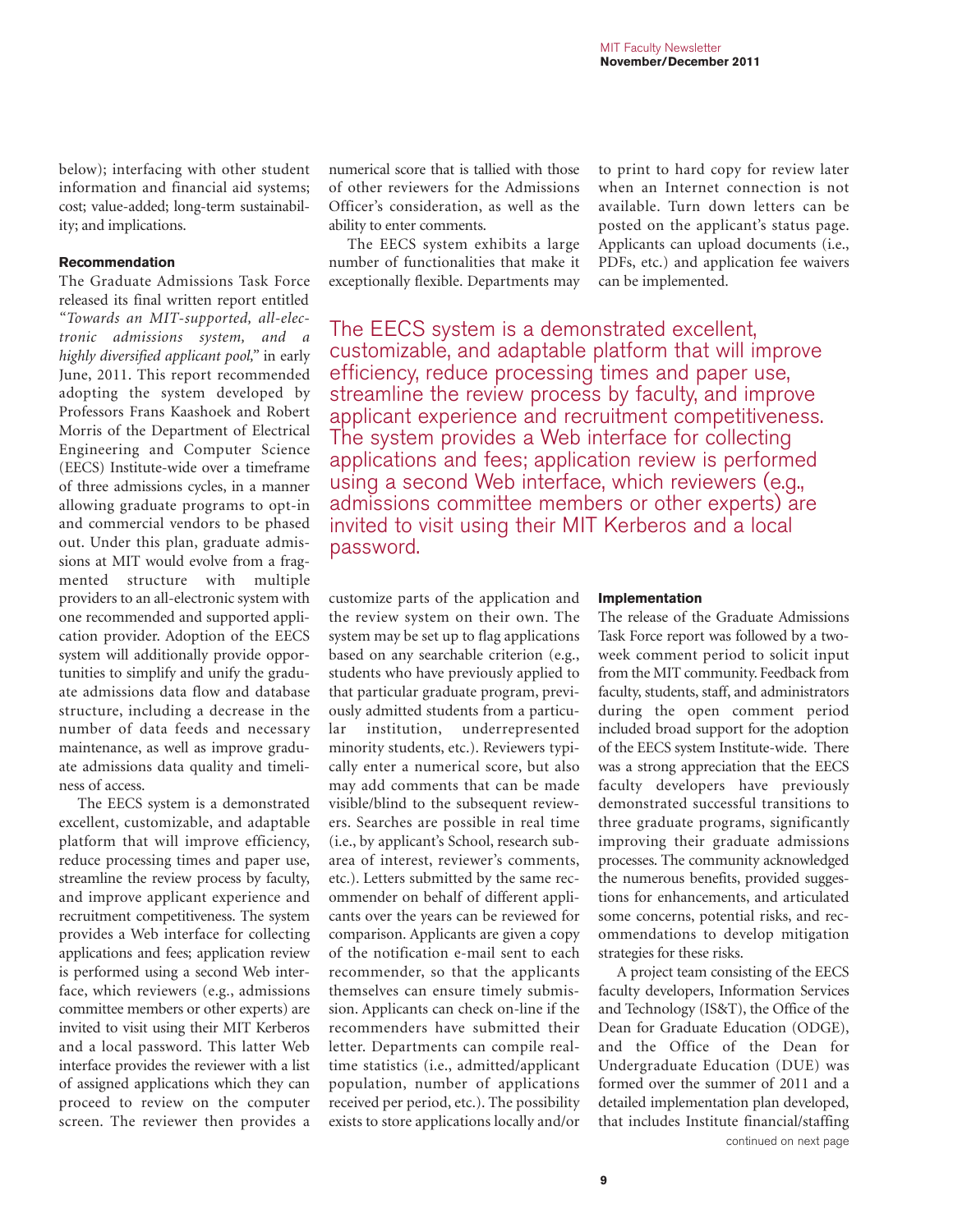### **Improving Graduate Admissions** Ortiz, from preceding page

support. The EECS faculty developers will transition the EECS system over to all graduate programs that would like to opt-in by directly working with and training department graduate administrators and officers. They will make development, customization, and enhancement decisions, manage and maintain the system for those departments who have opted in. IS&T will work on modification to and maintenance of the central data flow and storage structure for graduate admissions, and work with EECS on integration issues between the EECS system and MITSIS.

For each graduate program, the transition to the EECS system involves a number of steps. The EECS faculty developers initially meet with the graduate officers and administrators, and set up an account with access to the demo application, as well as their unique database on the EECS server. Requests for updates are subsequently handled via e-mail, which the EECS faculty developers then carry out. There are generally no fundamental software changes required and the graduate programs can configure the system themselves. An online guide has also been prepared to assist the graduate administrators through the transition. The graduate program is responsible for closing out the prior system and requesting that central admissions redirect their Webpage to the EECS system.

An *ad hoc* Committee on Graduate Admissions (CGA) has been assembled to serve as the primary Institute body for review and oversight of the all-electronic graduate admissions transition consisting of faculty, a graduate student representative, a graduate administrator representative and a representative from the Central Admissions office in the Office of the Dean for Undergraduate Education. The CGA will periodically review, discuss, and provide feedback and recommendations to the EECS faculty developers on the allelectronic graduate admissions system. Additionally, the transition will be reviewed by the Committee on Graduate Programs (CGP) and the Student Systems Steering Committee (SSSC). ODGE will act as the project sponsor, provide information, feedback, advice, coordination, communication and act as a liaison with various relevant committees. Central Admissions will continue to play the role they do now in customer service and data management.

The EECS faculty developers have been working to transition 10 graduate programs for the fall 2011 admissions in-take including Biology, Brain and Cognitive Sciences, Chemical Engineering, Chemistry, Civil Engineering, Computational and Systems Biology, Engineering Systems Division, Mechanical Engineering, Microbiology, and Physics. At the time of writing this article, all of these programs were live with the new system and accepting applications while customization refinements were ongoing. Enormous improvements and relief have already been realized for these graduate programs. In addition to the new graduate programs being transitioned over, the EECS faculty developers have continued to work with the Departments of Mathematics, Aeronautics and Astronautics, and EECS, which already had the EECS system in place prior to AY12.

We welcome comments and questions on the all-electronic graduate admissions

transition; feel free to contact me directly at the e-mail address below.

### **Acknowledgements**

We are grateful to the members of the Graduate Admissions Task Force for their willingness to serve in this capacity, their enthusiasm and all of their hard work and accomplishments in such a relatively short period of time. Members include JoAnn Carmin (Urban Studies and Planning); Julie Greenberg (Graduate Chair/ Admissions Officer, Harvard-MIT Division of Health Sciences and Technology); Nicolas Hadjiconstantinou (Former Graduate Admissions Officer, Mechanical Engineering, Chair); Clarice Aiello (Former Graduate Student and Staff to the Task Force),Terry Orlando (Former Graduate Chair/Admissions Officer, Electrical Engineering and Computer Science); David Pesetsky (Linguistics); Bjorn Poonen (Graduate co-Chair, Mathematics); Ray Reagans (Sloan School of Management); Denise Heintze (Brain and Cognitive Sciences); Angelita Mireles (Materials Science and Engineering); Graham Willis (G, Urban Studies and Planning); Stu Schmill (MIT Dean of Admissions, Office of the Dean for Undergraduate Education); Eamon Kearns (Associate Director, Education Systems, IS&T). We would also like to thank those who took the time to meet with the Task Force members, as well as Professors Frans Kaashoek and Robert Morris for their willingness to take on and donate their time to this significant project. Lastly, we acknowledge Heather Fry, ODGE communications officer, for assistance with drafting this article.

**Christine Ortiz** is the Dean for Graduate Education *(cortiz@mit.edu).*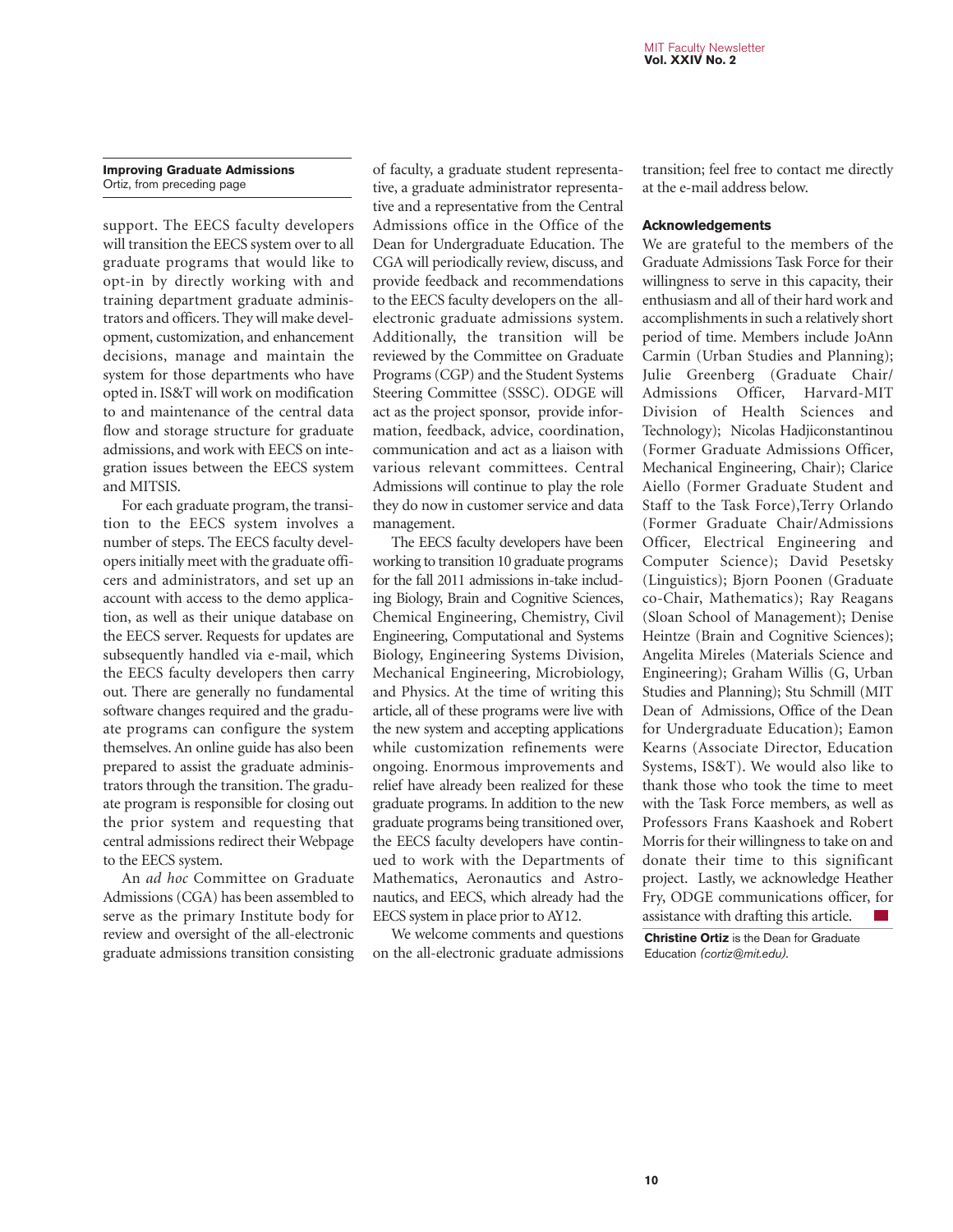# **Review Committee on Orientation Merritt Roe Smith**

**IN MARCH 2011, Dean for** Undergraduate Education, Professor Daniel Hastings, and Dean for Student Life, Chris Colombo, charged the Review Committee on Orientation (RCO) to examine all aspects and activities associated with Freshman Orientation. Specifically, the Committee is considering potential changes to Orientation that would improve the experience for firstyear students and better prepare them for the challenges they are about to encounter at the Institute.

The impetus for the Committee was based on a recommendation from the Task Force on the Undergraduate Educational Commons in 2006. The Task Force recommended that the Chancellor establish a faculty committee to examine Orientation, to achieve better program balances among student life, academics, and research in the interest of setting "the stage for the intellectual journey upon which first-year students are about to embark."

The committee includes five MIT faculty members (three of whom are housemasters), one non-faculty housemaster, six undergraduates, and four senior administrators from the Office of Undergraduate Advising and Academic Programming, Student Development and Support, and Residential Life. I serve as the faculty chair of the Committee. The purview of the Committee includes a review of the official Institute Orientation, Freshman Pre-Orientation Programs (FPOPs), Residential Exploration (REX), and the fraternity and sorority rush.

With such a broad and diverse set of programs to review, the Committee has dedicated significant time to gathering

background information and data from key stakeholders. During the spring, we met with the Director of the International Students Office, Director of Housing, Director of FSILGs, faculty overseeing the Advanced Standing Examinations and Math Diagnostic (biology, physics, chemistry, and mathematics), sponsors on behalf of a suite of Freshman Pre-Orientation Programs (FPOPs), the DormCon Vice President for REX, and students representing the residential community. These initial discussions gave the Committee an understanding of the underlying challenges and goals of the diverse components of Orientation.

Subsequently, we established subcommittees to undertake a substantial and deep review of specific aspects of Freshman Orientation. The subcommittees addressed:

- Orientation Programming
- Freshman Pre-Orientation Programs (FPOPS)
- Residential Exploration (REX) and Housing
- FSILG Rush.

Over the summer, these subcommittees gathered survey and assessment data, sponsored focus groups, spoke with content experts, and reviewed best practices at other universities. Each subcommittee summarized its findings in a report to the full Committee.

In addition, a special subcommittee on Data Gathering and Assessment was created to collect and analyze data that would help us better understand the impact of MIT's Orientation on first-year students. Headed by Professor Charles

Stewart and Elizabeth Young, the subcommittee surveyed a subset of incoming freshmen before, during, and after Orientation to evaluate their immediate transition problems, levels of anxiety, and knowledge of resources. In addition, the full Class of 2015 was asked to complete a comprehensive survey the first week of classes.

As of this date, the RCO has collected a great deal of data. The next stage of our work, the most difficult, will be to analyze this data with an eye to discovering synergies and complementarities while eliminating and/or reducing possible conflicts, overlaps, and redundancies.

As the fall term unfolds, the Committee will continue to engage faculty, students, and other members of We have met with the Committee on Undergraduate Program (CUP) and will meet with the Undergraduate Officers. We also held public forums in November designed to gather additional student perspectives. The first forum was held on November 10 and the second on November 21. All members of the MIT community were invited.

The Committee will report its findings and recommendations on Freshman Orientation to Deans Hastings and Colombo in January 2012. All comments and questions are welcome. Please send them to Leslie Bottari, at *bottari@mit.edu*, who will keep a record of all messages received and pass them on to the Committee.  $\sim$ 

**Merritt Roe Smith** is a Professor in the Program in Science, Technology, and Society and the History Faculty *(roesmith@mit.edu).*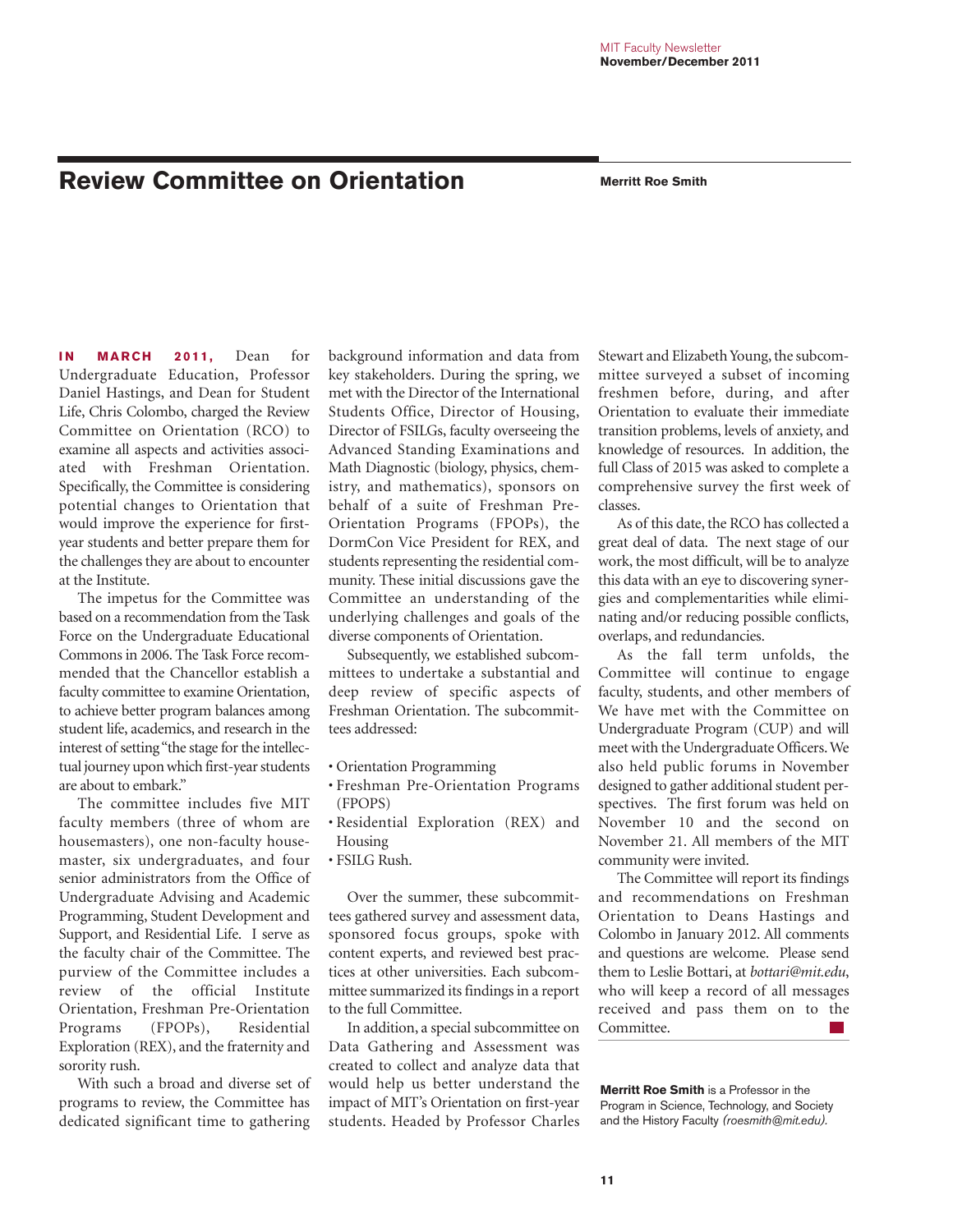### **MIT 2030: Concerns for the Future** Simha, from page 1

for the use of MIT's land resources, resources which were assembled, over many years, to ensure there would be an inventory of land available, at a reasonable cost, to meet the future needs of MIT academic departments, laboratories, Schools, housing, and support services.

This shift in responsibilities represents a sea change in policies that have guided the land acquisition and land management strategies for MIT academic and investment real estate initiatives for 95 years. It is a shift that has occurred quietly over the past decade, but until now has not been explicitly stated for all to see.

In summary, MIT 2030 appears to rest on several key assumptions that will have long-term implications for MIT as well as the City of Cambridge.

The plan assumes that the Institute's facilities needs will grow at a sharply reduced rate during the next 20 years; 50 percent slower than it has during the past 50 years. It assumes that the principle focus within the academic campus will be the renovation and restoration of existing buildings, and that only a very limited number of new facilities for the Schools of Engineering and Science in areas of materials science and energy will be supported in the next 20 years. There appears to be no indication that the housing, teaching, and other service needs of the MIT community will receive attention during this period. There is also little discussion of how new opportunities, not yet envisioned, will be accommodated.

Instead, it appears that the MIT Management Company's real estate division has been given a significant role in shaping the future MIT campus. They have been empowered to either lease for long terms to private corporations, or develop for commercial uses, most of the land and building areas previously earmarked for near- and long-term academic needs. Their vision for the MIT campus and surrounding neighborhood is one in which they would add new office and laboratory buildings for industrial clients to

the existing concentration of commercial real estate, with a goal of maximizing investment returns. For example, they have leased to the Novartis Company four acres of MIT land on Massachusetts Avenue for a period of 60 years. They have announced a new building for the Pfizer Company on land south of Main Street.

capital to undertake a variety of institutional and investment projects.

In its description of the campus today, MIT 2030 does not indicate the cost and implications of MIT's current leasing of over 400,000 square feet of space for MIT departments in privately owned commercial buildings adjacent to the campus. It

The 2030 vision makes no note of how long-term Cambridge land use policies and the zoning ordinance could encourage or impinge on the development of the campus. There is no reflection on the commitments MIT has made in the past to Cambridge and other public agencies with respect to both campus development and economic development. There is no analysis of the longterm financial, political, and social implications of the plan . . . .

They propose to build – in the Kendall Square East Campus area – an additional one million square feet of commercial space including a modest addition of retail space (50,000 sq. ft. over the current 48,000 sq. ft. that exists south of Main Street). This is largely in response to President Hockfield's urging for a more humane and congenial environment. Only under Cambridge community pressure have they agreed to include in their developments 120 units of housing, up from an original proposal for 60 housing units.

This vision of the MIT campus and surrounding neighborhood raises many questions that would profit from a full airing. The 2030 vision makes no note of how long-term Cambridge land use policies and the zoning ordinance could encourage or impinge on the development of the campus. There is no reflection on the commitments MIT has made in the past to Cambridge and other public agencies with respect to both campus development and economic development. There is no analysis of the long-term financial, political, and social implications of the plan, save the estimated cost of \$2 billion to renovate and restore existing buildings and the issuance of taxable bonds that will provide \$750 million in

does not take note of the several buildings within the campus district, controlled by the MIT investment real estate group, which have been allowed to remain empty and non-productive for many years. These are buildings that are almost equal in size to the amount of space that MIT rents in the private market at commercial rates.

In addition, the 2030 plan presents an inventory of MIT buildings classified by building quality and by historic value. There is no indication, except by age, of the criteria used to classify so-called "Historic and Iconic" buildings. There is no information provided about the implications of such classification. In years past, in lieu of a comprehensive agreement with MIT on all of its campus and investment properties, the Cambridge Historic Commission has sought to label most of MIT's property as having historic interest. The implications of these designations suggested by the 2030 plan need to be thoroughly understood, as they could mean significant limitations on the utility of buildings built for industrial purposes but which now have little value for MIT's educational purposes. Over 30 years ago, one of the countries most distinguished architectural historians, Professor Albert Bush-Brown, was asked by MIT to lead a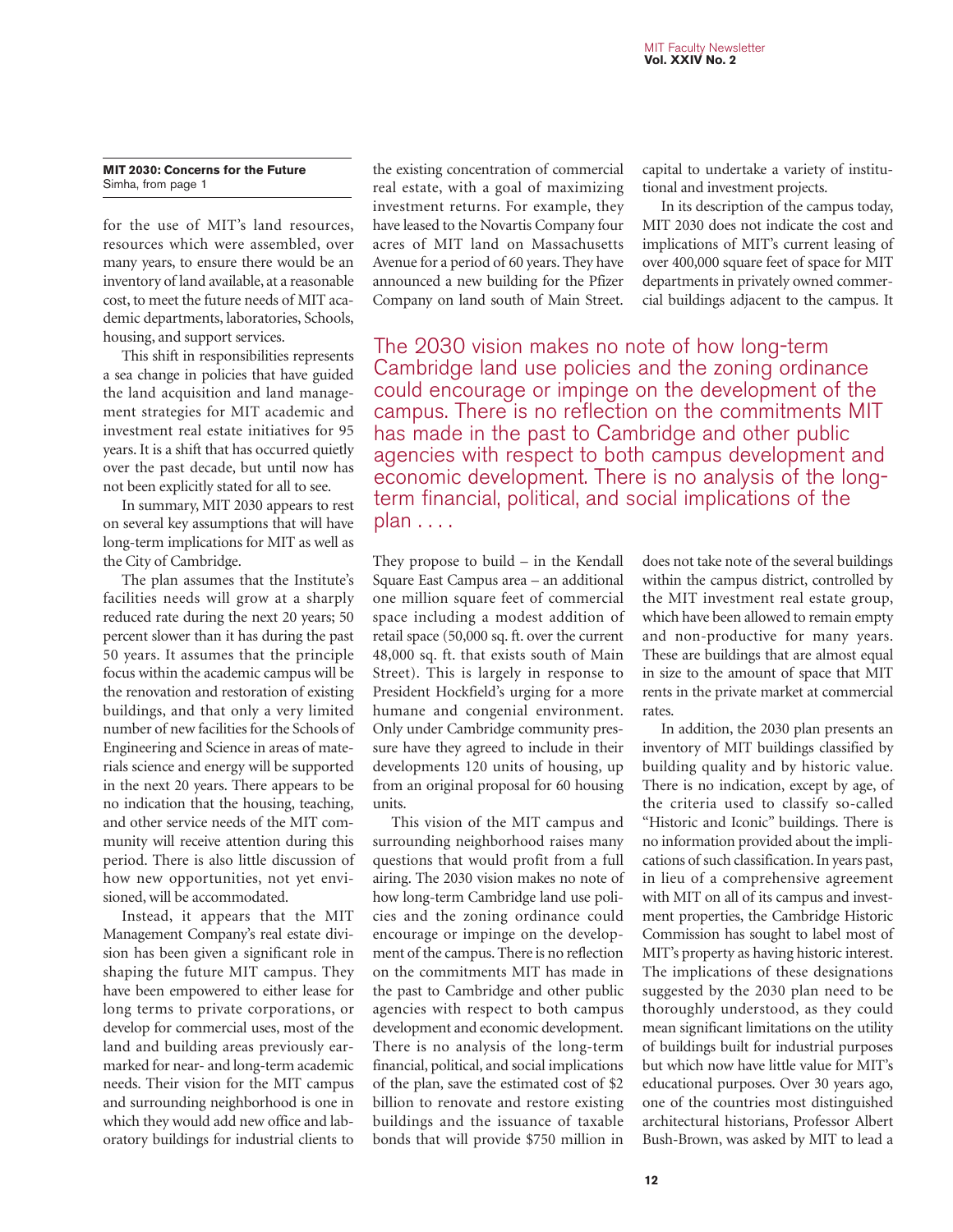team to evaluate MIT buildings to determine which ones had true historic value. Their report is still a valuable resource for MIT planning. It concluded that only a limited number of buildings merited such protection and did not include many of those currently in the 2030 plan.

There is no reference in the 2030 plan to the long-range implications of the creation of high value real estate in areas earmarked for ultimate academic use; implications that would include the cost to the academic budget to buy from the MIT Investment Management Company buildings needed for academic use at market prices, and the parallel implications of the loss of tax revenue to the City of Cambridge. Current "payment in lieu of taxes" agreements require that the Institute continue to pay the taxes on property removed from the tax roles for a number of years. Under the present conditions, those costs would presumably fall on the academic budget. One might ask if

the capital cost and taxes might make the cost of acquisition of this space insurmountable for the academic budgets at the time of need.

In view of the absence of a context for evaluating MIT 2030, it may be of value to review briefly the policies and procedures that have guided MIT's land acquisition and development policies in the past (see next page).

Troubling though many aspects of MIT 2030 may be, more fundamental is the matter of the Institute's integrity. In 1965 and 1967 MIT made promises and formal commitments to the federal government and the City of Cambridge in exchange for \$6.2 million dollars of federal aid (see section "Kendall Square Urban Renewal Project," next page). MIT does not make promises or commitments that affect its future casually. Several of MIT's most distinguished leaders – James Killian, Julius Stratton, Howard Johnson, Jerome Wiesner – who authorized these Kendall Square Urban Renewal commitments and

supported them vigorously both here in Cambridge and with our congressional delegations in Washington – were fully aware of what they were promising. They were keenly cognizant of the need for a long view with respect to land resources for MIT's future, and thoughtfully directed our academic and commercial energies to appropriate locations. Their wise decisions are now under attack from within, from those who seek short-term gain rather than long-term institutional value.

It is for this generation of MIT leaders and faculty to consider if those who have profited from the prudence of prior generations, which provided the land resources for reasonable and economic growth for institutional development in their time, will leave the same opportunities for future generations of young faculty and their students who follow.

**O. R. Simha** is a Research Affiliate in the Department of Urban Studies and Planning, and former MIT Planning Director *(simha@mit.edu).*





**Source:** MIT Department of Facilities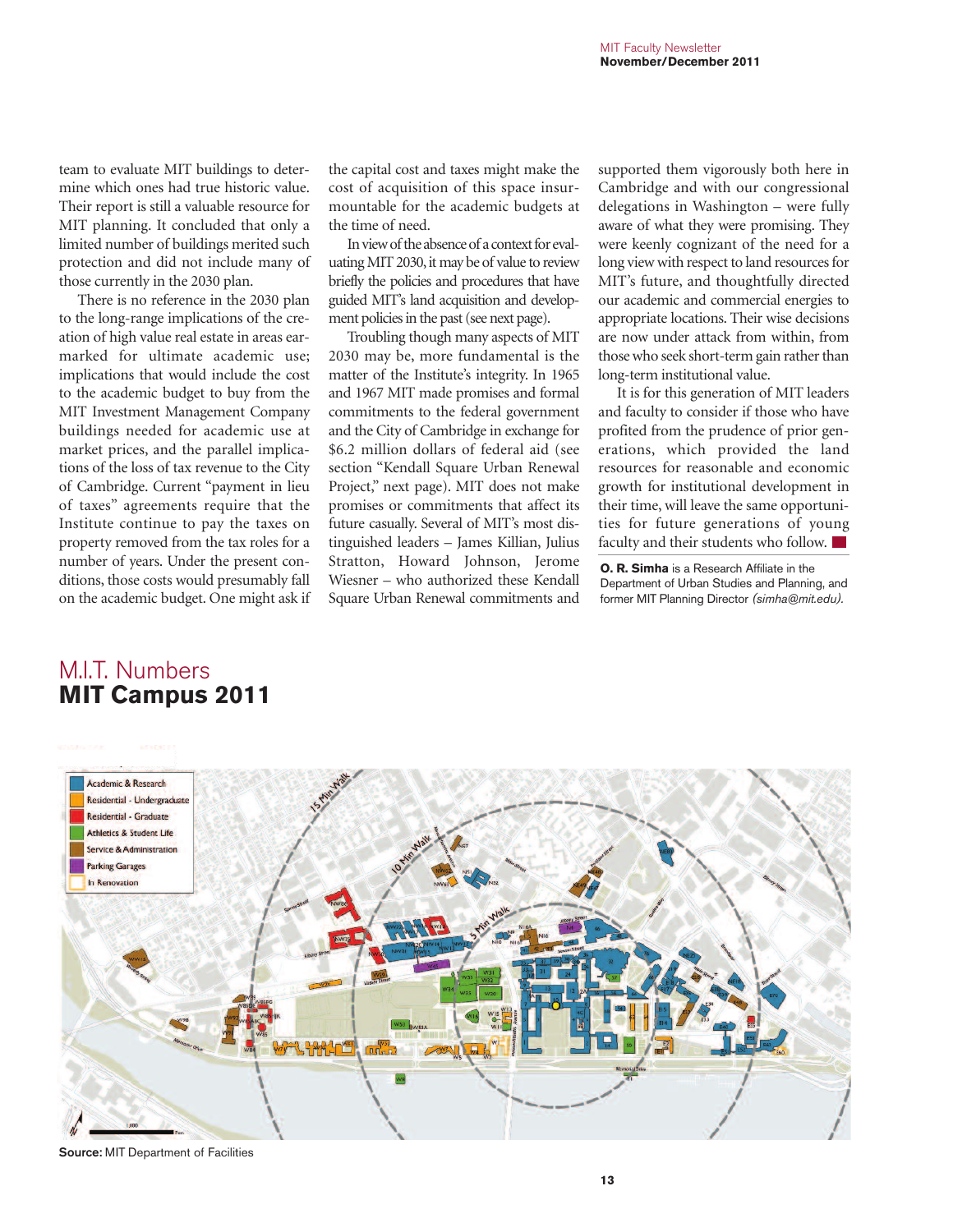### **A Brief History of MIT's Land Acquisition Policies**

**IN 1912, FRANCIS HART, the sixth** treasurer of MIT, oversaw the purchase of 46 acres of land in Cambridge for the new campus. The purchase cost was \$775,000 or \$17,000 per acre. Shortly thereafter, Coleman du Pont, a member of the MIT Corporation, argued for additional land acquisitions and arranged for the acquisition of land west of Massachusetts Avenue for MIT's future growth. Additional land was purchased in the years that followed, for either immediate academic use or for investment use on an interim basis, awaiting the need for academic purposes.

These properties and others that followed were purchased with the intent of leasing them "as is" and if any improvements were made they would be covered by tenant leases. The intent was to have the lease income write down the capital cost of the property, so that when it came time to transfer it into the academic category its cost would be low. The funds used to make these purchases of property scheduled to be held for future academic expansion were held in Pool C, current invested funds, rather than endowment funds. Thereby enabling below market transfers of property to academic use when needed.

In addition, MIT solicited gifts of property from both the federal government and private companies, which were added to our land inventory without a capital cost. After WWII, the federal government transferred several buildings to MIT that had been acquired during wartime and were now surplus to the government's needs. In addition, the Nabisco Company gifted to MIT a property on Albany Street that allowed for the expansion of the Magnet and Fusion Laboratories. In similar fashion, the Atlantic Richfield Company donated land on Massachusetts Avenue to MIT for Institute purposes. Many of the tenants of these low cost real estate investments were MIT faculty startups who were able to afford the simple, low cost space as they struggled to get their companies going.

### **A Long-Range Plan**

In 1960, the Institute's Long Range Planning Committee commissioned the newly established Planning Office to prepare a long-range plan for MIT, a plan that would deal not only with the then current building priorities, but would provide integrated strategies for the academic, residential, social, financial, and community relations needs of the Institute for the next 40 years. This time frame reflected the expected period of service for a newly tenured faculty member. A key component of that effort was a land acquisition plan identifying the area that MIT should acquire for its long-term institutional needs and would ultimately remove from the tax rolls. A parallel effort in this plan identified nearby areas where MIT could assist the City in rebuilding its then dismal economic base, and replenish and enhance the City's tax base. The Technology Square initiative was the first example of this policy. Simultaneous with MIT's planning efforts, the City of Cambridge Planning Board and its Citizen's Advisory Committee had undertaken a review of the City's plan and zoning ordinance. MIT, working closely with the City, was able to establish that the logical areas for MIT expansion would remain south of Main Street and Sidney Street, and that the Institute would seek to focus its efforts at economic renewal for the City north of Main Street and Sidney Street. This plan was enshrined in 1965 in the Planning Board's publication "Land Use Goals for the City of Cambridge," as well as later in the designation of an Institutional district for MIT in the Cambridge zoning ordinance.

**Kendall Square Urban Renewal Project** By 1965, the initial success of the Technology Square project attracted the attention of a team from NASA that was charged with establishing an electronics research center in the Boston area. Their interest in being close to MIT and other institutions led to a Cambridge proposal, backed by MIT, to initiate the Kendall Square Urban Renewal Project that would clear much of the antiquated industrial buildings in Kendall Square, provide a site for NASA's needs, and reserve a 13-acre area for private development. Their precarious financial condition in those days gave the City pause, until MIT agreed to utilize a special provision of the urban renewal law that enabled Cambridge to have the value of MIT land and buildings purchased within a mile of the project area transferred to

its account. Ultimately, this amounted to a sum of \$6.2 million in credits that the federal government awarded the City of Cambridge, and made it possible for Cambridge to undertake the project without financial risk. MIT, in turn, was required to commit itself to using the properties that had been certified for these credits for educational, research, and service purposes. MIT provided, as required by law, campus development plans for these properties, which were duly approved by the City Council in 1965 and 1967. While all of these MIT sites lay outside the official boundaries of the urban renewal project area, they did meet the federal requirements and they also lay within the area that had been established by the Cambridge Planning Board and MIT as the districts in which the Institute would concentrate its campus development.

Since MIT would have to assemble the remaining land to fulfill this plan on the open market, it was clear from the outset that the implementation of the land acquisition plan would take a long time; as much as 40 to 50 years. That projection has been painfully accurate.

The implementation of the plan was the responsibility of a real estate group in the MIT Treasurer's Office. From time to time its energies were diverted to tasks that included MIT's commitment to develop badly needed elderly housing for the Cambridge Housing Authority in 1971, and later for the completion of the land assembly required to rationalize the properties acquired from the Simplex Wire and Cable Company on which the University Park Project would be built. Notwithstanding those challenges, the Institute was fortunate to have as its Treasurer Glenn Strehle '58, who placed Phillip Trussell '56, an alumnus with deep loyalty to the Institute and considerable real estate experience, in charge of the Real Estate Office. As an MIT staff officer, Trussell worked in close cooperation with the Planning Office to implement the longrange Institute land assembly plan, as well as lead the development of the University Park project. This 20-year effort did not produce significant short-term gains but is now, with its combination of office, laboratory, retail space, and over 650 units of housing, an important source of the higher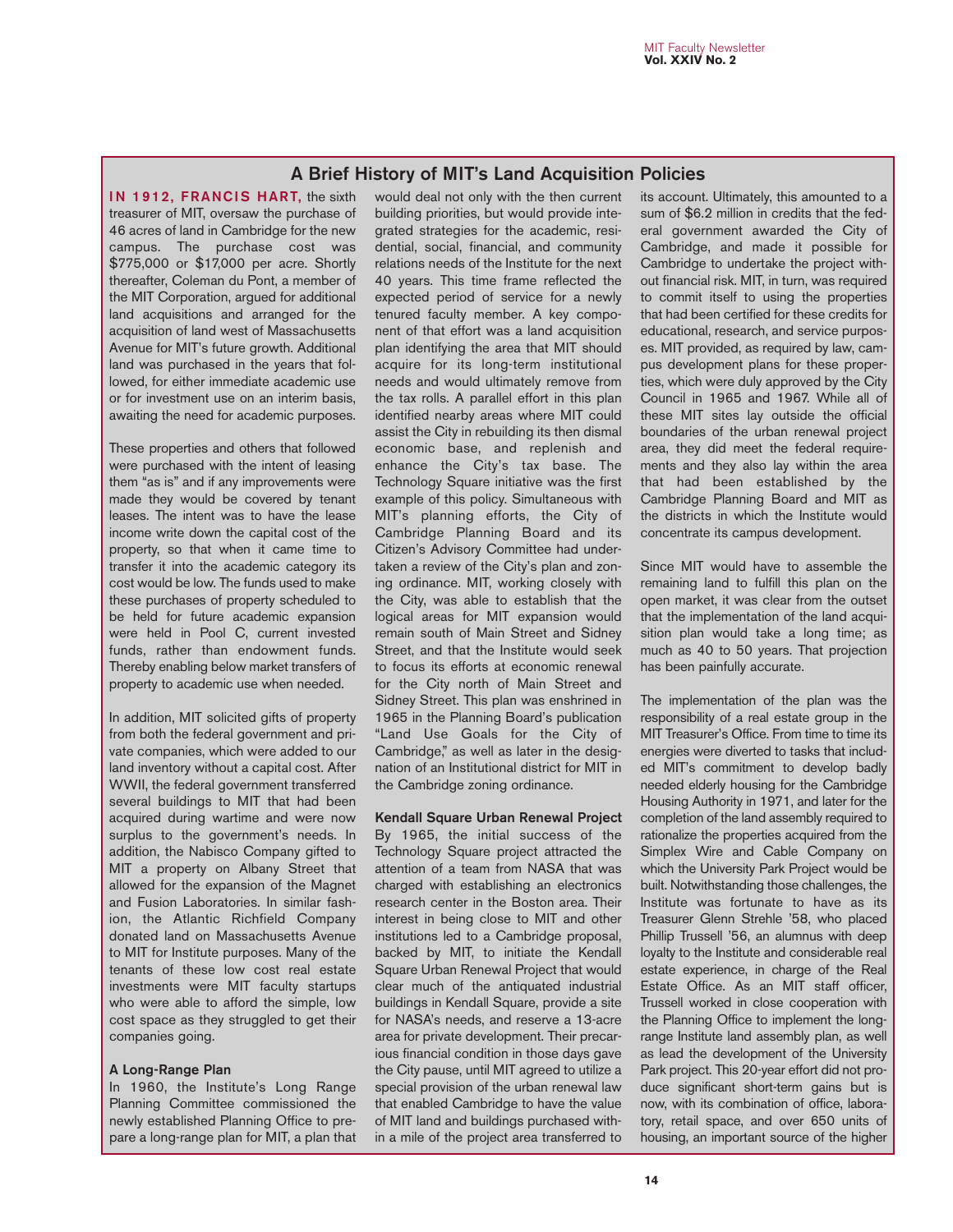returns reported by the management company's real estate group. University Park is also one of the City's major taxpayers.

### **A Change in Focus**

The change in the Real Estate Office's focus begins with the change in leadership of the MIT Treasurer's Office in the late 1990s. When Allan Bufferd became Treasurer, the focus of the Institute's land acquisition program shifted from one whose primary goal was the assembling of land for future academic purposes, to one whose primary goal was the management and development of these properties to maximize the return on investment, until such time as it was needed for academic purposes. At that time it could be purchased by the academic budget at its market value. The argument for this shift in policy was, to some degree, based on the view that private real estate developers in the vicinity of the Institute were profiting from the economic stimulation provided by MIT faculty and students, and that MIT should also seek to enjoy the possibilities for significant returns in real estate development. In addition, the rising costs of land acquisition resulting in part from MIT's early initiatives in Tech Square and University Park and the growing success of developments in Kendall Square, suggested a different "more business-like" view of the management of MIT's land assets.

In a report prepared by the Planning Office in 1998, the issue was brought into sharp focus, when it pointed out the conflict between priorities for ensuring the continuity of the academic land reserve program and the pursuit of investment opportunities. The report stated that one of the results of this shift was that the Institute had failed to acquire some important properties that were key to its academic future, because the return on investment was not high enough to meet their benchmark for returns. The focus was now clearly on purchasing property for the investment portfolio, rather than the academic expansion portfolio. A number of recommendations were made to free the Treasurer to make land acquisitions for future academic needs, by providing a different financing mechanism that favored the needs of the academic land acquisition program. But, to date, this has not occurred.

**MIT Investment Management Company** In the years that followed, Stephen Marsh became the Director of the MIT Real Estate Office and, with the establishment of the Investment Management Company in 2004, land acquisition and management policies took a very different turn. The former MIT staff members of the Treasurer's Office now became employees of a separate MIT Investment Management Company (MITIMCo). Their new levels of compensation were based on market standards for investment managers and their total compensation based on incentives for performance. While this arrangement has become a common practice for some universities whose endowment is principally in equities and other similar investments, it was new to MIT. A key result of this arrangement is that the investment real estate group's employees, whose incomes are based in part on performance, were encouraged to seek maximum return for any land resource under their supervision.

In addition, the new MIT administration, under President Hockfield, called for the acceleration of improvements to the environment in East Campus between the Sloan School and the Medical Department. A plan for this area had been prepared in 1998 consistent with MIT's long-range academic, service, and environmental goals, but it was awaiting the completion of key land purchases before going forward. It would have permitted the development of 600,000 to 800,000 sq. ft. of space for academic and research use and provided for over 115,000 sq. ft. in retail area. In addition, it provided for the development of 400 units of housing on the Sloan School campus and a new green court for East Campus.

As noted above, Mr. Marsh and his colleagues in the investment company have proposed to the City and the MIT community a new development plan for these properties that had heretofore been reserved for academic use. He submitted an amendment to the zoning ordinance that would allow the addition of approximately one million square feet of additional development. This development would be characterized by a series of separate buildings dominated by a 25-story office/laboratory tower for commercial clients to be located adjacent to the Kendall T Stop.

Since a substantial part of this area had been certified by MIT to the City of Cambridge and to the federal government for exclusive use as educational facilities as part of the underlying financing of the Kendall Square Urban Renewal area, Mr. Marsh was informed of the potential conflict between his proposal and the Institute's past commitments. The issue was raised of the prospective conflict between future academic space needs that required the transfer of investment land to the academic portfolio, and the reduced revenues to the City of Cambridge when the projected high tax valued real estate was removed from the tax roles in the future. MITIMCo's response was to claim that the current inventory of development rights for academic purposes would be preserved in the campus area in this proposal through a variety of mechanisms, primarily the demolition of existing buildings, possibly including the 270 apartments at 100 Memorial Drive, and through the development of high rise buildings. Since high rise buildings for academic and research purposes have proven to be problematic at MIT – as witnessed by the Earth Sciences Building – to depend on that type of solution for the future needs careful scrutiny.

More troubling, has been the view held by MIT's General Counsel that the Institute's commitments to use the properties that MIT had certified to the federal government and the Cambridge City Council for educational purposes was no longer in force, based on a letter from the deputy counsel of the regional office at HUD, a letter which indicated that the federal government had no mechanism to enforce this agreement, since the project had been closed out with the City of Cambridge in 1984. This view is troubling for at least two reasons. First, the government has in effect admitted that it did not perform its due diligence in ensuring that MIT was in compliance with its commitments when the project contract with Cambridge was closed out. Nor, in fact, did the City of Cambridge ensure that MIT was in compliance at that or any other time.

**O. R. Simha**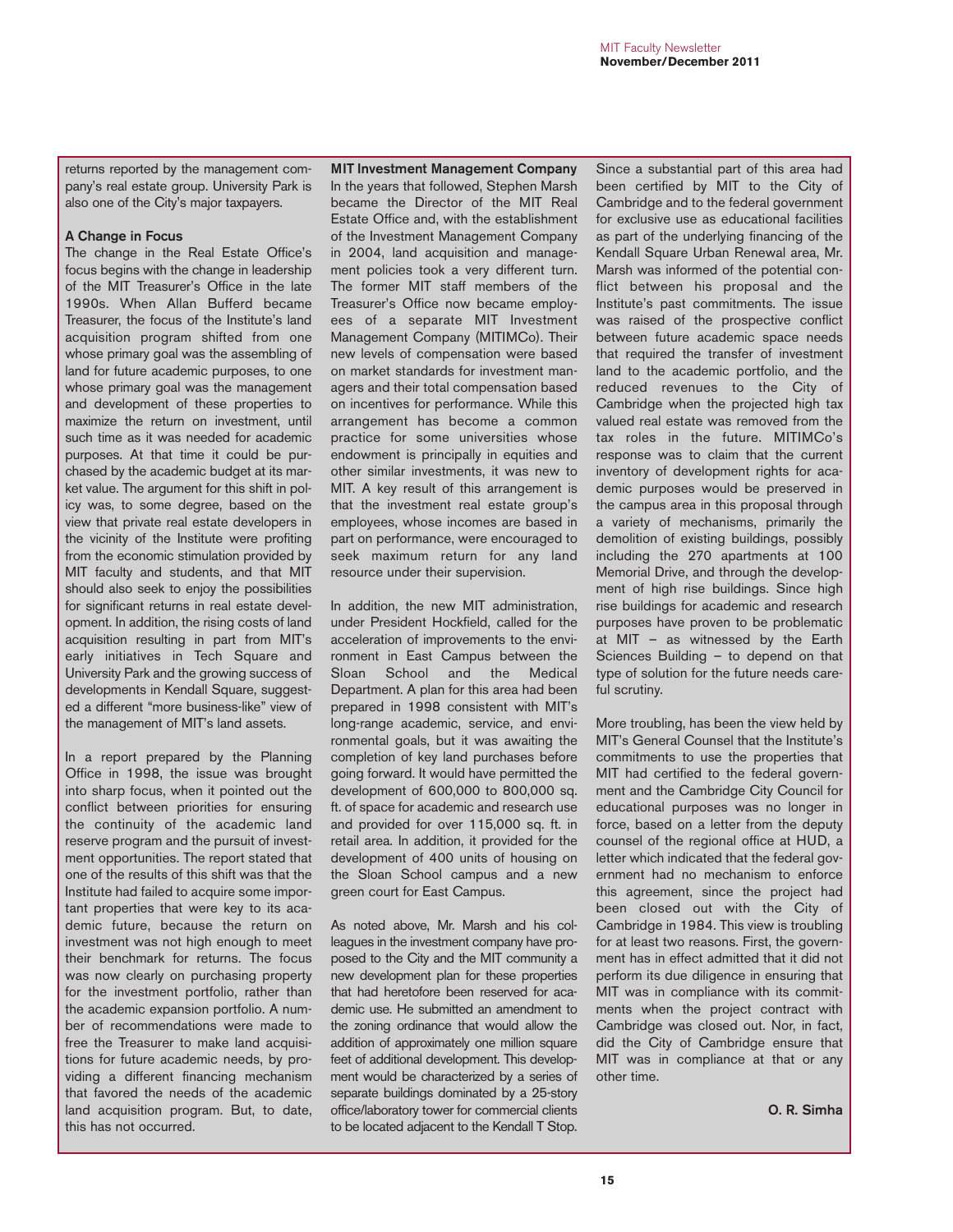# **Twenty to Thirty Questions About MIT 2030 Caroline A. Jones\***

offered to the MIT community by the SAPiens (an assemblage of architects, planners, and historians in SA+P – the School of Architecture and Planning)

**MIT 2030 REPRESENTS A bold** beginning for a comprehensive plan that anticipates the renovation of MIT's aging facilities and produces a map of its future research priorities and expansion needs. As emphasized by its original authors, MIT 2030 "is a process, not a plan." A plan is now needed, one focused on the core educational priorities of the Institute rather than driven by real-estate development paradigms.

We advocate that the administration take full advantage of the professional and research expertise of its faculty, and open the MIT 2030 process to its community for wide-ranging input and needed modification. We know that this more transparent, collaborative, and open engagement works: such a process contributed to a smooth financial response to the world-wide economic crisis, and that kind of engagement will help convert the MIT 2030 "process" to a visionary plan.

The following questions purposefully do not add up to a single opinion, but weave together suggestions and concerns based on our research in design and planning. We urge consideration of community and housing issues, quality of life, and integration with regional plans that are not evident in the current MIT 2030 [*web.mit.edu/mit2030*] and Kendall Square Initiative [*www.kendallsquareinitiative.org*] Websites. We also advocate for an open and transparent process in formulating a viable plan for MIT's future.

**1)** MIT 2030 is insistently "not a plan, but a process," an appropriate demurral when research objectives, tools, and methods change as rapidly as they do on the edge of **4)** Can the need for housing in Cambridge be incorporated into MIT 2030, in part-

The MIT 2030 documentation is driven primarily by programmatic imperatives and economic considerations that can be captured quantitatively; how can MIT 2030 better reflect qualities and consider broader spatial constructs that address life at the Institute? How can MIT 2030 both address and build community, making MIT an even more desirable place to be?

innovation. But not having a plan is not a long-term solution. How can the shifting projections of spatial needs become a flexible, achievable, visionary plan, with attention to views, perimeters, gateways, 24-hour life, and community?

**2)** The MIT 2030 documentation is driven primarily by programmatic imperatives and economic considerations that can be captured *quantitatively*; how can MIT 2030 better reflect *qualities* and consider broader spatial constructs that address life at the Institute? How can MIT 2030 both address and build community, making MIT an even more desirable place to be?

**3)** What does MIT want to be 20-30 years from now? What are the existing typologies of built and open space, and of landscape? How can we produce a long-range vision that does not simply see space as a "leftover" to be filled by more buildings, or raw material for real estate? MIT, of all places, should be intelligently adventurous.

nership with the state and city, to foster a dense residential development on the peripheries of MIT property? This would create a more diverse environment, supporting shops, eating places and a 24 hour life, which adding only academic space and more non-MIT research facilities cannot provide.

**5)** Image projection is one of MIT's major issues, which MIT 2030 could address. How can our physical structures and informational infrastructures better communicate the sense of the MIT spirit to our students, our local community, and the world? Can we partner with the City of Cambridge in its current study of Central Square, to address the fact that the approach to MIT along Mass. Ave. (from Lafayette Square) is the least successful part of this major thoroughfare?

**6)** The MIT 2030 flyover reflects MIT's historical orientation toward the Charles River. Can we turn 180 degrees and reconceptualize MIT's orientation? How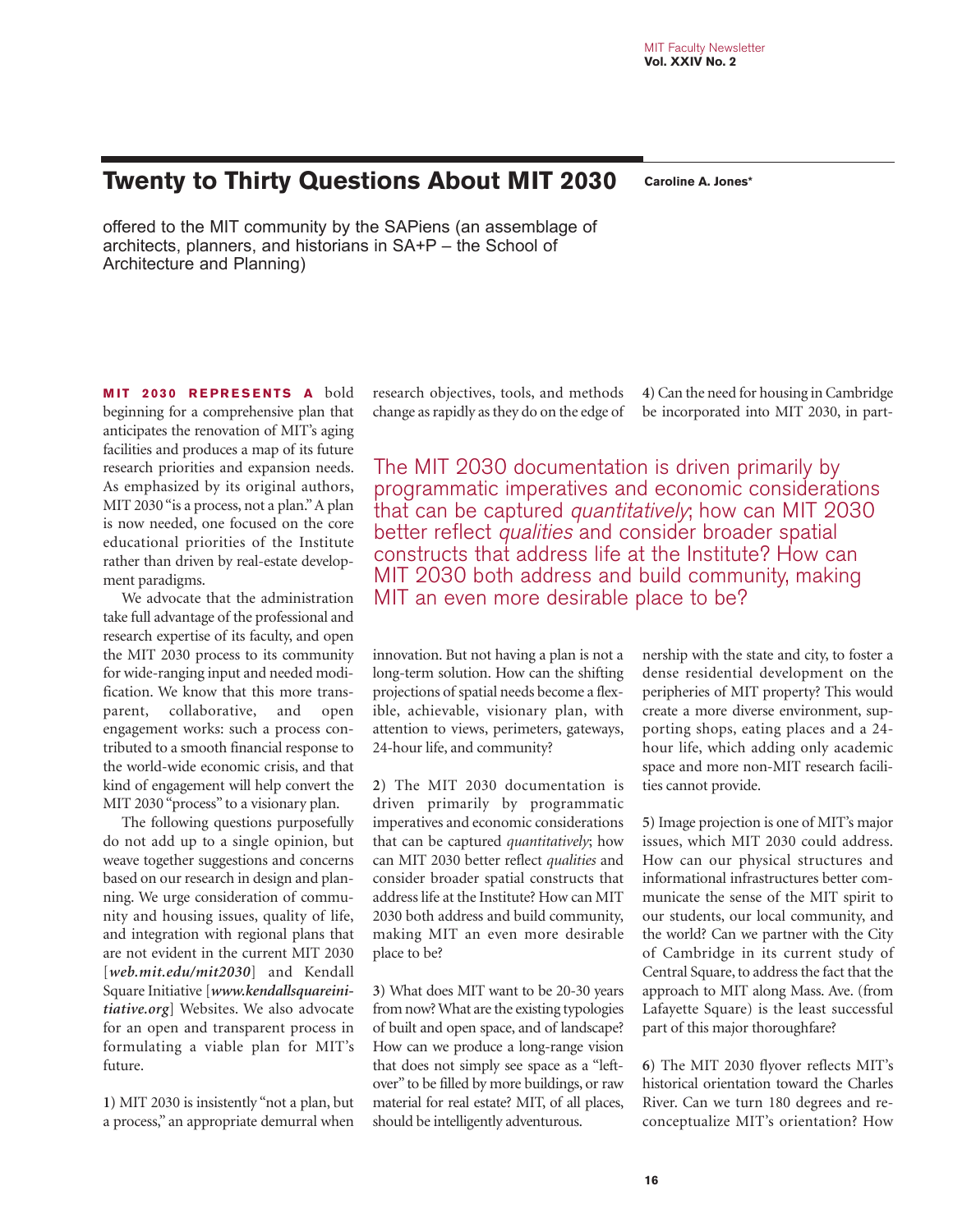might its 21st century development engage with the City of Cambridge, including our neighbors in public housing as well as commercial firms? Can we begin to clarify the difference between the historic core and the West side, between edges such as Memorial Drive or spines such as Vassar Street? Which areas/places are those of lively interaction and which are for nature and tranquility? How does technology and innovative construction factor into the open space and landscape design?

**7)** Where is *design* in the MIT 2030 plan? It seems that design is still considered a decoration to be applied in the final stages of individual buildings. By contrast, architects see design as a fundamental component of large-scale conceptualization: urban planning, relations to energy systems, coordination of green integument, and instigations of lasting cultural change. A bias for design would help the MIT 2030 plan become less bureaucratic and more visionary.

**8)** Should we accept MIT 2030's conception of the Institute as a series of separate buildings, or use the planning process to recall the genius of Bosworth's original and highly flexible idea? The original 1913 designs envisioned a grand interconnected structure conceived in opposition to the idea of the normative college campus (a stretch of land populated by independent buildings with separate functions). MIT's 1913 facility, the largest academic structure in the world when it was built, remained highly adaptive and flexible for half a century. Today's Biomedical labs are vastly different from Humanities buildings, but can the original flexibility be recaptured? As buildings become more and more specialized they will become more self-limiting.

**9)** Almost every building on campus is centered in on itself, and on its own internal corridors. How can we improve largerscale continuities across the campus, across building lobbies, and courtyards? (Such continuities can concern themselves with materials, vegetation, rainwater management, etc.) The purpose would be to think of the Institute as a set of dynamic functions and integrated spaces rather than fragmented ones, an integration that will not produce itself automatically.

ceptually enhancing Killian Court? **12)** What would happen if we could imagine the MIT environment as a series of outside spaces reconfigured to link and integrate the separated buildings once again? Perhaps in some remedial way the space around and behind the Calder

Where is *design* in the MIT 2030 plan? It seems that design is still considered a decoration to be applied in the final stages of individual buildings. By contrast, architects see design as a fundamental component of large-scale conceptualization: urban planning, relations to energy systems, coordination of green integument, and instigations of lasting cultural change.

**10)** MIT encompasses both practical and symbolic spaces – how will MIT 2030 think through *both* of these imperatives? Unlike the traditional university, MIT has many courts (not a "quad") and many spaces that exist at an unprecedented scale. This scale often dwarfs existing buildings – as in the West Campus area bounded by Saarinen, Aalto, and Holl structures (with the dorms stretching beyond to Sidney Street, etc.) Can we reconfigure the sport fields to integrate the structures that surround their chain link perimeter into a unified sub-campus environment, or even consume some of their space for social activity buildings? How can this otherwise featureless domain-in-between be given identity and symbolic meaning?

**11)** Will the current plan accommodate the tactical choices of the last five decades, in which buildings have been put here or there, each dedicated to a specific purpose (and each in a completely different design language)? Or, since specific purposes and even interdisciplinary groupings are doomed to become obsolete, can we use MIT 2030 to urge a rethinking of the building as a unit? The recently completed North Court is a promising beginning – can it be improved from a simple crossing of walkways and be reconceived as a quad con-

could be redesigned so that the Killian, McDermott, and North Courts would constitute an inner spine that then could get linked to the new sites to the north. One thinks of Olmsted's famous conception of an "emerald necklace" for Boston. Adding a few trees here and there to the front of buildings is not enough; we need to understand how public space knits life, work, and learning together as interrelated activities. We can begin by valuing, enhancing, and structuring the interstitial public spaces that we have.

**13)** How might the "campus landscape" be creatively re-envisioned as an "urban ecosystem?" The MIT 2030 profile features an emergent Great Circle around the North Court with a strong emphasis on biological and allied sciences. How might this area of campus, and other areas, become "ecological laboratories" where experimentation extends beyond the walls of the buildings? The bioswale behind Stata might be a beginning, but how might MIT move toward dramatic instrumentation and experimentation in the campus as a living, learning laboratory?

**14)** The CSX railway corridor, which defines MIT's northern border, is both a barrier and a potential resource. How can the MIT property on the other side of the rail lines be woven into the rest of the continued on next page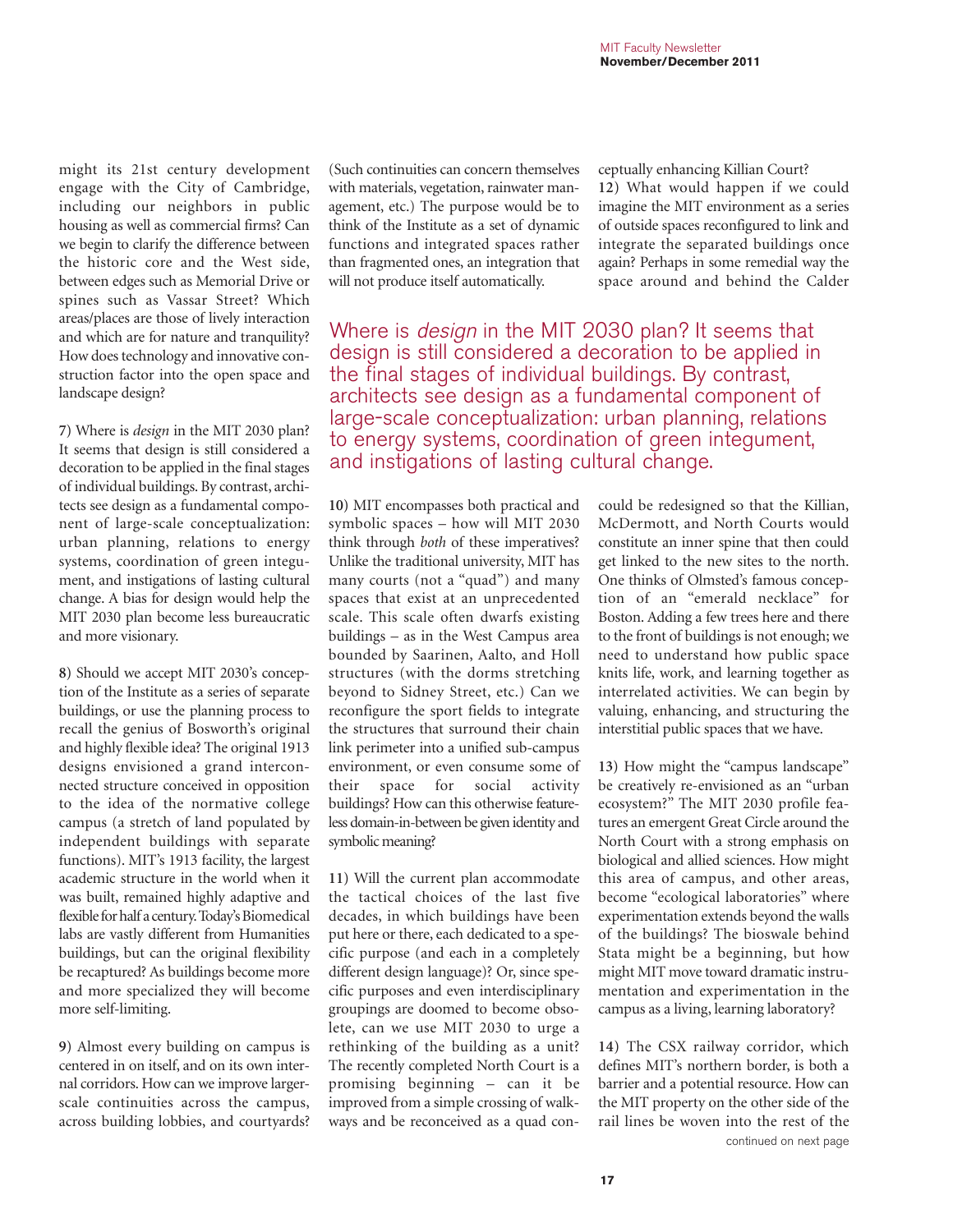### **20 to 30 Questions About MIT 2030** Jones, from preceding page

campus, particularly for pedestrians? There is presently no access to those areas after Mass. Ave., yet there are gaps in the wall defined by Metropolitan Storage, West Garage, etc. MIT owns the air rights some eight meters above the rail corridor, which can yield a very large volume of floor space for campus and other expansion (as in the example of the Brain and Cognitive Science building) and change the form of both the campus and Massachusetts Avenue.

**15)** In a related question, how can the traditionally internal focus of MIT buildings and the "transportation" conception of the outdoor spaces (crosswalks, sidewalks, asphalt) be radically rethought? How can the planning process encourage the proliferation of external openings, buffer zones, and vital small businesses (cafes, galleries, bookstores) or even non-governmental and international organizations and notfor-profits that will mesh public and university spaces, contributing to the life of our wider community?

**16)** What can we do to integrate additional programs into the campus, in order to enliven its spaces when there are no classes or in the evening, and in doing so increase a sense of liveliness, safety, and security? Can spaces and zones for public/ university partnerships be incorporated into the plan? Can MIT partner with the City or non-profit cultural groups to ensure that its peripheries and surrounding community areas become green, welllit, and comfortable to be in at all hours?

**17)** MIT is neither a fully urban university nor a traditional campus built on the monastery model – how can its status as a sprawling institution with urban edges be leveraged to bring "contaminant urbanity" within reach of students and faculty? A different kind of investment and urban vision, not based on current real estate models, will be needed if MIT is to enable

more than a food court culture. (The vibrant restaurants that have grown up in the non-MIT-owned stretch of Main Street offer a living laboratory for this question to be tested.)

order to meet our own evolving sustainability standards. Can the MIT 2030 plan to cost, design, and sequence this be dynamically connected to the substantial cutting edge research being produced by our urbanists, engineers, and building

MIT is neither a fully urban university nor a traditional campus built on the monastery model  $-$  how can its status as a sprawling institution with urban edges be leveraged to bring "contaminant urbanity" within reach of students and faculty? A different kind of investment and urban vision, not based on current real estate models, will be needed if MIT is to enable more than a food court culture.

**18)** Can the MIT 2030 process serve to reopen questions with Boston, the Commonwealth of Massachusetts, and the federal government about the proposed Boston inner urban ring public transportation corridor (which would cross the river at the BU Bridge and connect the Green and Red Lines)? The CSX rail corridor (referenced above) is crucial to this circular route, and MIT must keep on advocating for this metropolitan expansion as part of its long-term plans. Unlike Harvard but more like Tufts, MIT has at least two main access points: Mass. Ave. and the Kendall "T." Can MIT 2030 aggressively conceptualize the CSX rail corridor in order to rethink and reinvent these urban nodes?

**19)** Why are we not conceiving an internal circulation system for our increasingly sprawling campus, allowing the members of the community to traverse it more quickly? Can we investigate moving sidewalks? Shared bicycles? An internal taxi system with small electric cars in dedicated lanes across the courtyards? The Tech Shuttle does not seem to be serving these needs.

**20)** The retrofitting of our existing building stock will be a major challenge in

technologists around questions of sustainability?

**21)** MIT has the top-ranked Urban Studies Program in the world; can this research capacity be better utilized for the conversion of MIT 2030 to a plan? How can MIT use the assets of its faculty and students to drive a more deliberative development process that avoids the classic town/gown problems? Is it time to have a strong urban designer come in, to give MIT 2030 a compelling visual narrative?

**22)** The challenge of improving the interface between the campus and the surrounding community once seemed to fall within the purview of the MIT Executive Vice President for the physical plant (who was given oversight of MIT real estate holdings). Is this charge now part of new EVP Israel Ruiz's portfolio? Can the process for "moving to a plan" be clarified along with this new leadership? What has happened to the previous planning proposals (from current faculty such as Dennis Frenchman to outside architect Robert Venturi)? Can these proposals be shared with the community and opened to campus-wide debate and discussion?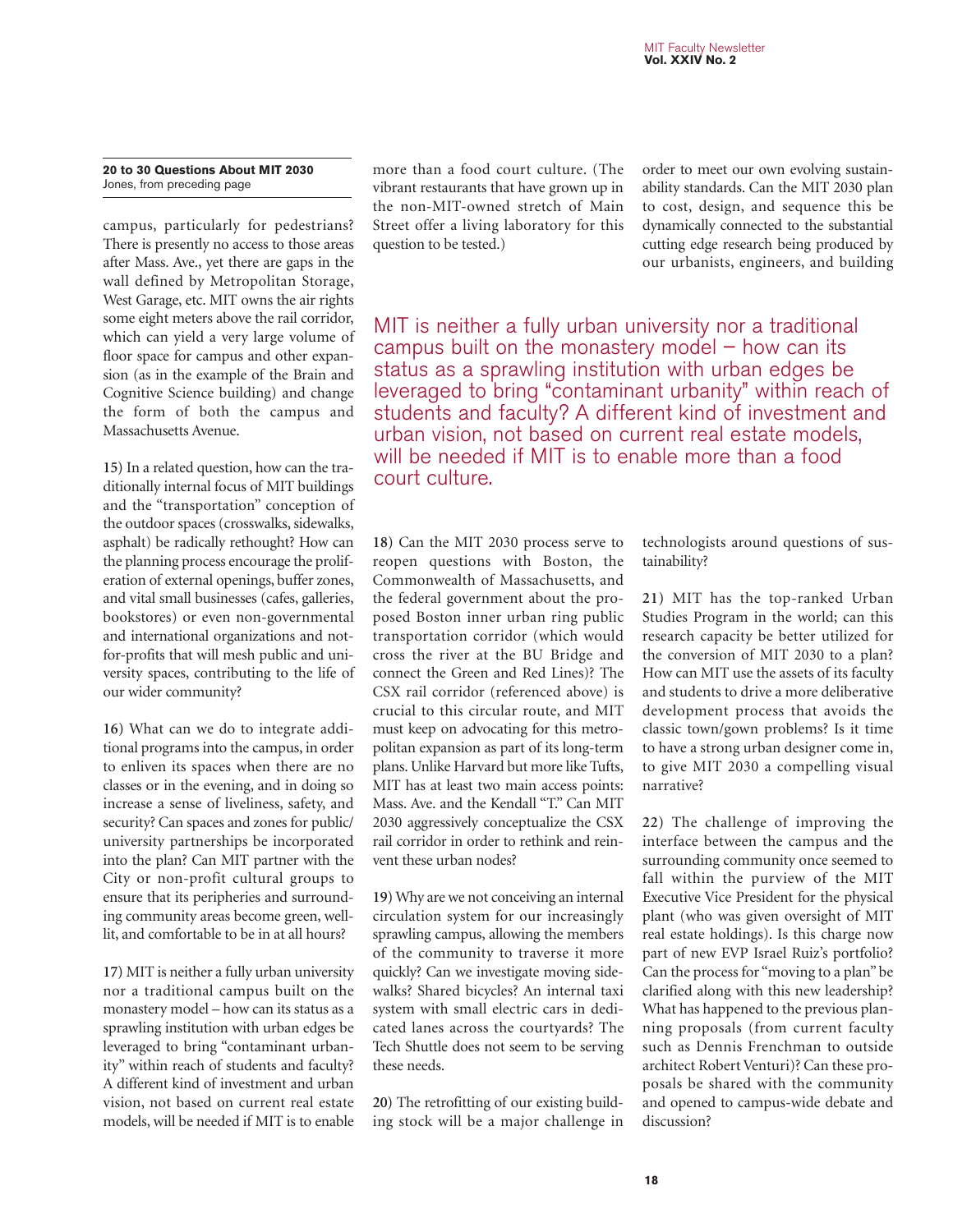

**The firm of Elkus Manfredi Architects' rendering of Kendall Square as presented to the City in March 2011 and illustrated on the MIT 2030 Website**

**23)** Can the current plans for Kendall Square be reopened in light of MIT 2030? This major portal to the Institute sets up much bigger stakes than can be addressed by a few banners and signs. Kendall can be a laboratory for all the questions we have been asking: How can the Institute encourage a more porous and yeasty urban edge? How can MIT partner with the city to produce a destination that will allow students and faculty to engage with the community? How can we produce the circumstances for MIT culture (art, experiment, performance, science) to interface with small-scale entrepreneurial urbanity (coffeehouses, performance spaces, the Kendall Cinema)?

**24)** The Kendall Square plan as it stands does present a vision for this important gateway to the MIT campus. Can this plan be reconfigured to incorporate more than real estate and commercialism in its brief? A revised plan for Kendall Square should view architectural design as a tool that transforms space and environments through unprecedented ideas. We note that the following words are missing from the current plan:

• civic

- public
- identity
- invention
- innovation
- transformation

How can the Kendall plan better confront the civic, public, and iconic missions of materializing the ambitions of a global institution?

**25)** Both Kendall and MIT 2030 suggest a process driven by development rather than well-informed planning; the model anticipates future revenues based on an unending stream of real estate partners. How can MIT better utilize its collective intelligence (economic and urbanist)? Planners can think through and visualize different economic contingencies, they can do time models based on good data already in

hand for the campus, city, region, and nation. Time taken now will save time wasted later, if these data can be tapped.

**26)** Discussions about an integrated campus life have long included debates about faculty housing (especially for young faculty), about daycare, about schools (possibly associated with MIT like the BU Academy), a viable faculty club, and so forth. How can MIT 2030 accommodate a vision for housing related to MIT? Without such a vision we risk being surrounded by high-end condominiums, service industries, and office space, with the campus a factory that produces workers for the companies around it.

**\*Caroline A. Jones,** a Professor in the Department of Architecture *(cajones@mit.edu),* solicited a range of views from a collective called here the SAPiens: School of Architecture and Planning faculty Stanford Anderson, Julian Beinart, Eran Ben-Joseph, Alexander D'Hooghe, John Fernandez, Dennis Frenchman, David Hodes Friedman, Amy K. Glasmeier, Mark Jarzombek, Nasser Rabbat, Bish Sanyal, Nader Tehrani, Gediminas Urbonas, and Lawrence Vale.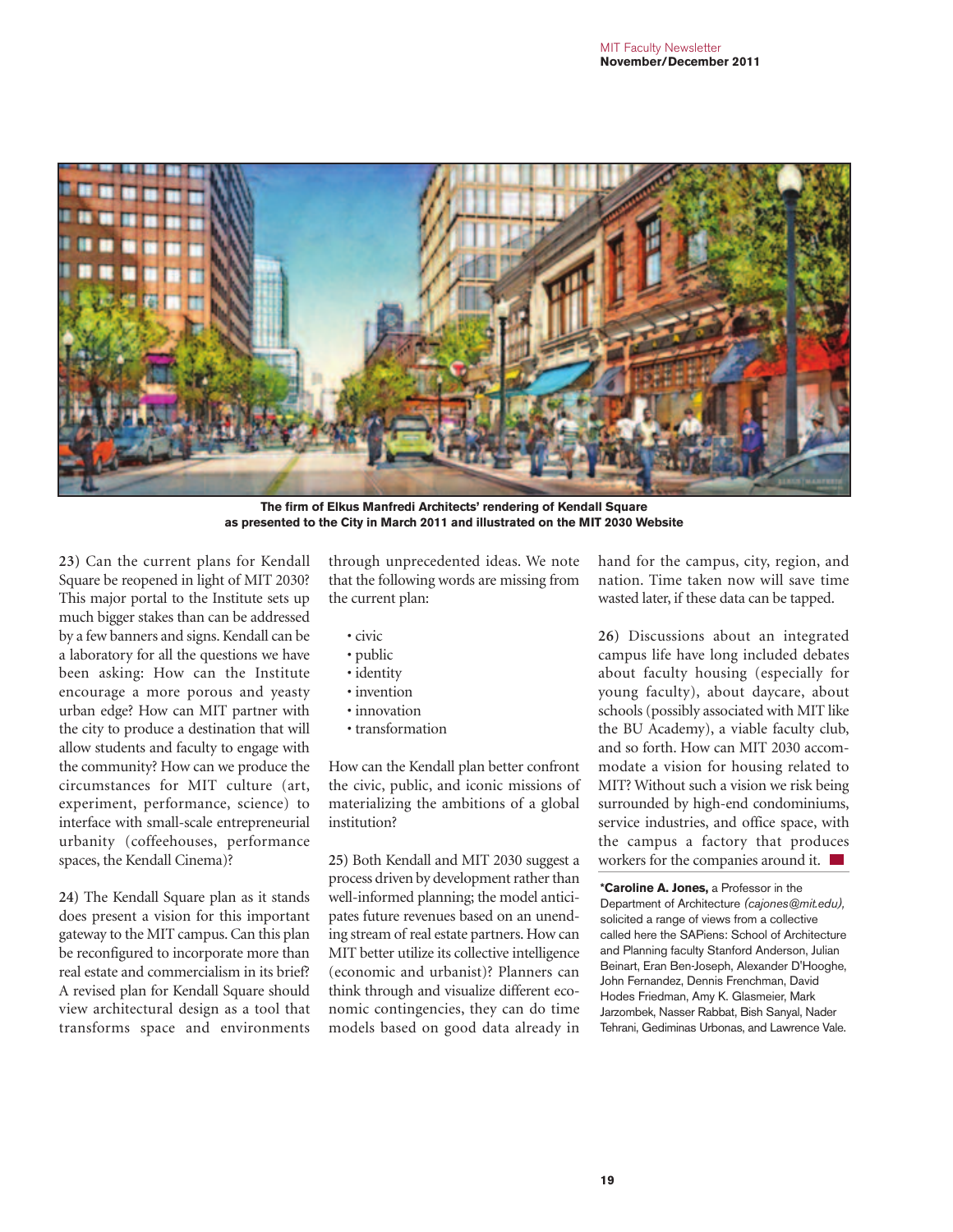**New Retirement Program** Reif and Ruiz, from page 1

on or after July 2, 2012. The new program involves changes to the pension plan and the retiree medical plan. The 401(k) plan will remain unchanged.

This article outlines the rationale behind the new program and describes how it's different from the current one. In designing the new program, we made sure our retirement benefits would remain substantive and competitive relative to our peers, while also remaining affordable for MIT.

### **The Essence of the Challenge – Lowered Surplus and Rising EB Rate**

MIT, like many other institutions, benefited from a strong stock market in the 1990s and into the 2000s. Rising stock prices, and skillful investment management, fueled growth in both MIT's endowment and pension assets. Our pension assets exceeded liabilities by \$1 billion in 2007. This surplus benefited MIT by providing an accounting credit to actual pension costs, resulting in a reduced Employee Benefits (EB) rate.

Since the economic downturn of 2008, the funding status of MIT's pension plan has changed significantly. The value of MIT's pension assets has dropped because of the declining stock market, while the present value of our liabilities has increased because of the current low interest rates that are used to discount future obligations. As a result, the pension surplus was only \$113 million in 2011. This change in funding contributed to a rise in the EB rate from 21% in FY09 to 26% in FY12. The EB rate is currently projected to reach 28% in FY13.

We are concerned that such an upward trend in our EB rate, if sustained, could affect MIT's competitive ability to attract research grants. At the same time, we recognize the need to offer competitive retirement benefits to newly recruited faculty and staff – and to honor our commitments to current employees. The proposed new retirement program, which will apply only to faculty and staff hired on or after July 2, 2012, is designed to improve long-run sustainability while offering retirement benefits that are comparable to those at the key institutions with which we compete, including Harvard, Princeton, Yale, and Stanford.

• The current plan provides an automatic cost of living adjustment (referred to as a "COLA") equal to 75% of the increase in the Consumer Price Index every three years, to a maximum of 10%. In the new plan, retiring participants will have the

"The current MIT pension plan is the result of a 1989 merger of two quite different plans, one for faculty and one for staff. It retains features from both of those plans, which makes it complex and has resulted in unintended consequences with regard to benefit accruals and plan costs. The new plan adopts a simpler and more transparent design, remains broadly competitive, and also generates long-term cost savings for MIT."

### **New Hire Design: MIT's Pension Plan**

MIT's 401(k) plan for new hires will remain the same as the current plan, and will provide a 100% match on participant contributions up to 5% of pay, subject to federal contribution limits.

For employees hired on or after July 2, 2012, MIT's pension plan will be changing in the following ways:

• The new plan will offer a Cash Balance Benefit equal to the pension provided by the participant's Cash Balance Account. As under the current plan, the Cash Balance Account will be credited with 5% of the participant's pay each year plus interest. In addition, there will be an extra 5% credit each year on pay above the Social Security Taxable Wage Base (\$106,800 in 2011). Several of our peer institutions include a feature like this in their retirement plans to make up for the fact that Social Security benefits do not recognize pay above the wage base.

*The current pension plan provides retirees with the greater of a Cash Balance Benefit and a Career Pay Benefit of 1.65% of lifetime pay. The new plan will not include a Career Pay Benefit.*

# Prof. James Poterba

option to choose a cost-of-living adjusted income stream of equivalent value to the fixed pension they would receive from the plan. In the new plan, the cost of inflation protection will be paid by the retiree; in the current plan, it is paid by MIT. This feature preserves the opportunity for a retiree to protect his or her retirement income against the risk of inflation.

• Under the current pension plan, eligible faculty and staff start earning retirement benefits as soon as they start working at MIT. Under the new plan, faculty and staff will start earning benefits 12 months after being hired.

### **New Hire Design: MIT's Retiree Medical Plan**

For employees hired on or after July 2, 2012, MIT's retiree medical plan will be changing in the following ways:

• MIT's current retiree medical plan is unusual among our peer institutions, and among employers in general, in requiring neither a deductible nor copayments from retirees. The new plan will require a \$200 deductible for all services and retirees will be responsible for paying 20% of insurance not covered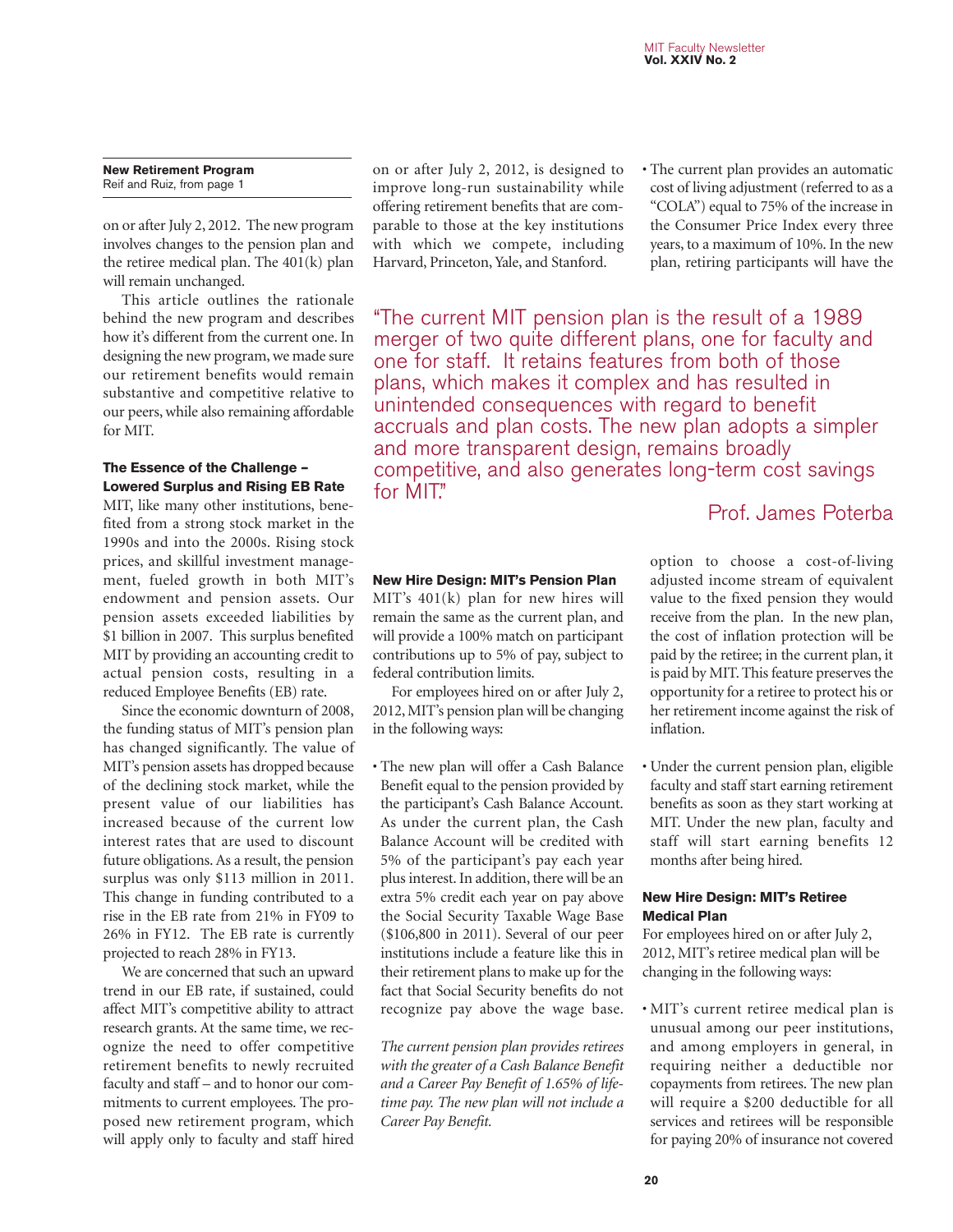by Medicare. This means that if a retiree is charged \$100 for a service after meeting the deductible, Medicare will pay \$80, MIT will pay \$16, and the retiree will pay \$4. Retiree expenses should average \$400 to \$600 per year, and they will be capped at \$1,000 annually per individual.

- Currently, MIT's subsidy on the premium ranges from 50% to 70% for both the retiree and the retiree's spouse/partner, depending on the retiree's length of service at MIT. In the new plan, the subsidy will be 50% for the spouse/partner but the retiree subsidy will be unchanged.
- Currently, MIT's share of future premium increases is the same as the subsidy level (as much as 70%). In the new program, MIT will pay 50% of premium increases and the retiree will be responsible for the balance.

### **Keeping MIT's Financial Future Strong**

After much study and consideration, we

"We owe it to the Institute to keep our services and programs financially sound and our benefit programs competitive and adequate to meet the needs of the MIT community. These changes meet these principles, contribute to controlling the benefit rates, and will continue to provide adequate and fair retirement incomes for current and future retirees. I am pleased MIT is standing firm against the private sector trend by maintaining both a defined benefit pension plan and a 401(k) plan for faculty and staff."

Prof. Thomas Kochan

believe the new program is a fair and equitable solution to the problem of balancing retiree needs and the fiscal challenges facing MIT. The changes are quite modest, and they keep MIT's benefit programs in a competitive position. These changes will reduce our EB rate by about 1.5 percentage points on an ongoing basis.

The stock market continues to be volatile. If we experience another major drop in the value of our endowment and pension assets, we may have to re-evaluate some of the provisions of our current benefits program for active faculty and staff. If this becomes necessary, we would introduce changes on a gradual basis to minimize the impact on individuals near retirement age. For now, our plan is to continue the existing benefit program for current faculty and staff and offer a modified but still very competitive program for new members of the community beginning next year.

**L. Rafael Reif** is the Provost *(reif@mit.edu);* **Israel Ruiz** is Executive Vice President and Treasurer *(iruiz@mit.edu).*

# **The Alumni Class Funds Seek Proposals for Teaching and Education Enhancement**

### **THE OFFICE OF FACULTY SUPPORT**

is requesting proposals for projects for the 2012-2013 academic year that improve the quality of teaching, enrich students' learning experiences, and uphold the tradition of innovation at the Institute. The Alumni Class Funds comprise gifts from the classes of 1951, 1955, 1972, and 1999.

Over the past 15 years more than 150 projects have been made possible through the generous assistance of the Alumni Class Funds. These projects have had substantial impact on education both inside and outside MIT. Grants typically range from \$10,000 to \$50,000, and cover a wide variety of creative curricular and pedagogical projects.

Proposals are due on Monday, February 6, 2012. Guidelines, forms, instructions, and descriptions of previously funded projects can be found at *web.mit.edu/alumnifunds*. Please contact the Office of Faculty Support at 617-253- 6776 or *alumnifunds@mit.edu* for more information.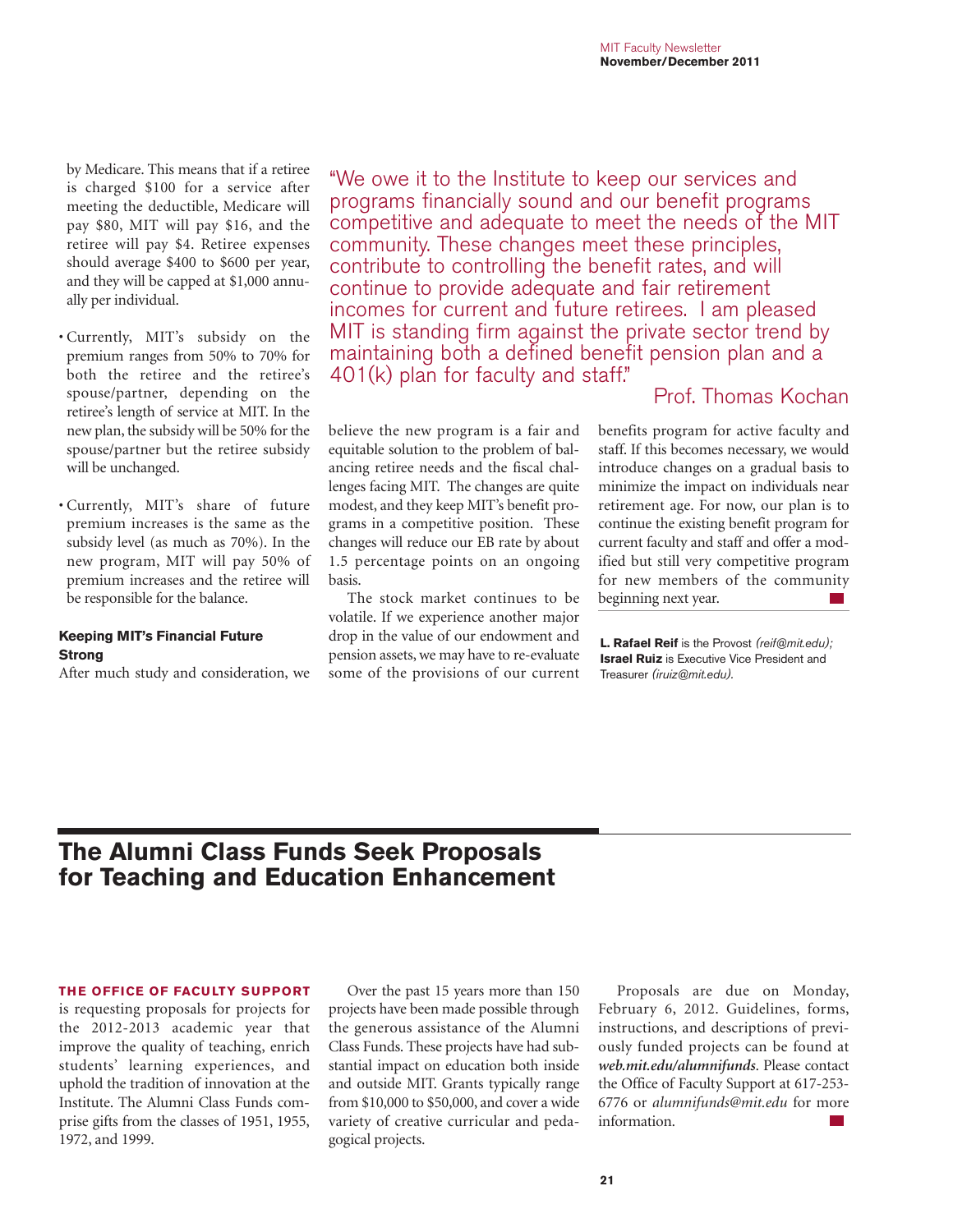# In Memoriam **Debra L. Martin A Tribute to Bob Silbey**

**OCTOBER 27, 2011 WAS A** very bad day. It was the day that Bob Silbey passed away. He left us much too soon. Some say that the best amongst us are always the first ones to leave. Maybe that's true, maybe not. All I know is that my heart is broken.

I first met Bob back in the 1990s when I worked for the Dean of Science, Robert J. Birgeneau, and Bob was the Chemistry Department Head. When he was named Dean of Science in 2000, I was thrilled because I knew that working with him would be a great experience.

We had the dream team back then in the Dean's Office, or at least we liked to think so. And me, I had my boys – Bob, Ron Hasseltine, the money guy, and Marc Jones, the space guy. If you had money and space, and a Dean's authority, most problems could be solved. Rounding out our awesome staff was Cindy LuBien, Chuck Munger, and Sara Frenier. It was a pleasure to come to work every day. Bob's style of managing was all about teamwork. Everyone worked hard to make the Dean's Office a friendly and inviting place. Bob believed that his staff working as a well-informed team was the ideal way to run the office.

His door was always open. We solved problems quickly and efficiently whenever possible, but it was Bob's wise counsel and wit that usually saved the day. No problem was too big or too small to be brought to his attention – faculty, staff or researchers could make an appointment to talk to Bob. That's the kind of guy he was. Everyone was equal in his eyes and he led by example. He stayed long after quitting time to talk with a colleague or work on research with one of his students.

The best part about working with Bob was the personal side. He truly cared about people. You could see it from the way he talked about his wife, Susan, and his daughters, Jessica and Anna, and the grandchildren. The twinkle in his eye and his pride in each of them was evident, especially when he told stories about his grandbabies. I got to know them all, especially Susan, an MIT faculty member, and a frequent visitor to the office.

He extended that caring quality to me all the time, and one time in particular. When I received the phone call that my brother was being deployed to Iraq, I was very upset and shaking. Bob called out from his office asking for a file. I brought it to him, but the moment he saw my face he dropped everything and asked what was wrong. I told him about the deployment and he gave me a reassuring hug and told me it was going to be OK. We sat on his couch and talked about the war and how hard it was on the family left behind. Luckily, everything *was* OK. My brother came home safe from Iraq, but it was that gesture from Bob to stop everything that he was doing to comfort me that was so special. A Dean's life is hectic and stressful. There's no denying that, but Bob never hesitated to set aside important matters if someone needed his help or counsel.

There are so many things that made working for Bob so special. He was always open to new ideas I had for making the office more efficient or improving the way we conducted business. All of the Dean's staff worked like a well-oiled machine and Bob appreciated everyone. He believed in happy employees and there was no happier bunch than the Dean of Science staff under Bob Silbey. We were all devastated when he decided to step down, but

we knew it was the best decision for Bob. There was a fundamental shift and my boys all went their separate ways – Bob went back to the Chemistry Department, Marc Jones went to the Dean's Office in Humanities, and Ron Hasseltine stayed another year in the Dean of Science office before joining the office of the Vice President for Research.

I headed up to the Vice President for Research office and joined Claude Canizares' administrative staff. It turned out that I was only at the other end of the Infinite Corridor from Bob's faculty office. The most wonderful things happen when you venture out of your office and into the corridors. More likely than not, you'll meet your former co-workers. I had the pleasure of meeting Bob numerous times during coffee runs. There was no mistaking that booming voice or his ready smile. He stopped and talked, always interested in how I was doing. I was doing well, but I still missed our dream team, most especially Bob.

This past June, Bob spoke at a get-well party for me. His kind words of our days together brought tears to my eyes. As Bob said, I was "the other woman" in his life for seven years. That was truly a tribute that I'll always cherish. That day was the last time I saw him, but it is that image of him laughing and telling his stories that will always stay with me.

The Institute and the scientific community have lost a valued colleague and a great scientist. I've lost so much more. I lost my friend. A piece of my heart that was Robert J. Silbey is now gone forever, but I will never forget you Bob.

**Debra L. Martin** is Programs Manager in the Office of the Provost *(debra@mit.edu).*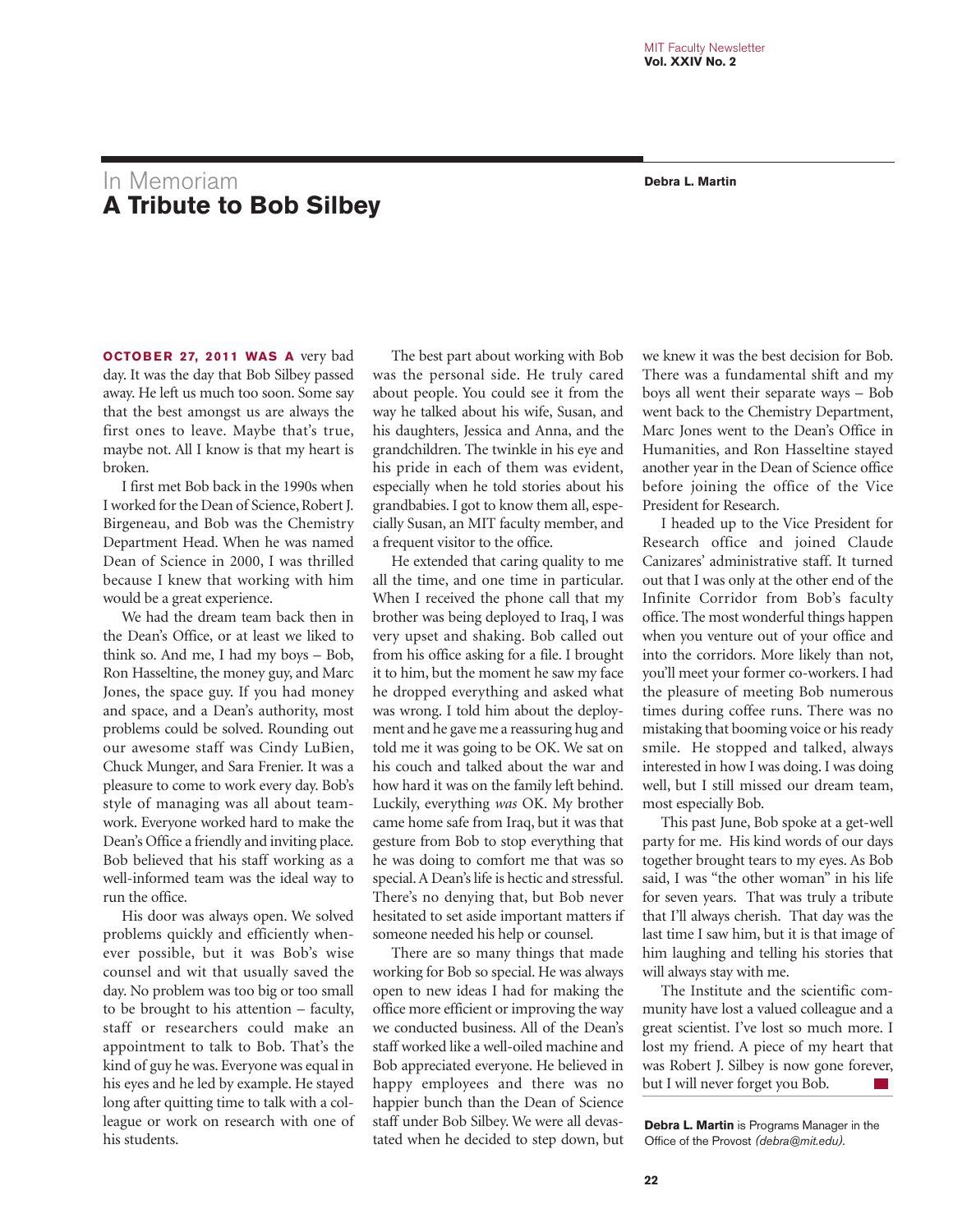# letters

**Is there a conflict between diversity and excellence at MIT?**

*To The Faculty Newsletter:*

**IN HIS RECENT LETTER** to the September/October 2011 *Faculty Newsletter*, Professor James H. Williams, Jr. worries that I have set up an opposition of diversity versus excellence that has the potential to create a toxic environment with deleterious consequences for black faculty members. My experience and actions on matters of diversity and excellence strongly confirm my belief that there is no conflict between the two, and that such arguments must not be part of the MIT culture that supports and celebrates the accomplishments of all individuals regardless of race, gender, sexual identity, religion, or other personal characteristics.

Unfortunately, as noted in the 2010 Report on The Initiative for Faculty Race and Diversity (see the article by Professor Paula Hammond in the January/February 2010 *Faculty Newsletter*) it is the case that there is tension at MIT around the concepts of inclusion and excellence. That fact is troubling and surprising to some, hence worthy of our intellectual engagement, challenge, and action. The 2010 Report concluded, "In general, the belief that inclusion must equal dilution of excellence is one that has not been effectively discussed and countered within

MIT's culture, although inclusion of the top scientists and engineers across a broad range of experiences can lead to innovation. It can also lead to the foundation of new research areas that have high impact in many parts of the country and the world."

The Race Initiative report provides several recommendations to improve the recruiting, mentoring, promotion and career development, and climate of and for minority faculty, as well as structural recommendations intended to increase MIT's overall engagement with faculty diversity issues. MIT has made some progress but still has a long way to go in carrying out these recommendations to their successful conclusion, and it is worthwhile to re-read the report and to ask whether we are doing all that we can.

One of the report's recommendations was "The Institute should create forums at MIT where race and cross-cultural interactions are openly discussed." The Human Diversity and Social Order Forum Series, co-organized by Associate Provost Wesley Harris and Professor Leon Trilling during the MIT150 celebration, was one major forum of this type. Discussions of this type can also occur at the departmental level, as advocated in my article in the March/April 2011 *Faculty Newsletter*, "Departmental Discussions of Diversity and Inclusion."

On January 27, 2012 the Committee on Race and Diversity and the Committee on Staff Diversity and Inclusion will be co-hosting the 2012 Institute Diversity Summit, an event that will bring members of the MIT community together to brainstorm ways to help MIT be a leader in diversity and inclusion as it is a leader in many academic fields. I encourage all readers to participate.

In the February/March 2004 *Faculty Newsletter*, Professor Williams made a formal recommendation to the MIT Corporation that the official MIT motto be amended to "Mens, Manus et Cor" (Mind, Hand and Heart) to honor President Charles M. Vest. This suggestion gives a hopeful vision of an MIT where tolerance and warmth, merit and success, respect and inclusion are all central and recognized as integral to one another. Graduate students have encouraged me to help change the MIT culture from "sink or swim" to one of caring and support for all to achieve their best. This vision can be made reality, but only if we are willing to engage, grapple, and care enough – with mind, hand, and heart – to make it so.

**Edmund Bertschinger**

Professor and Head Department of Physics